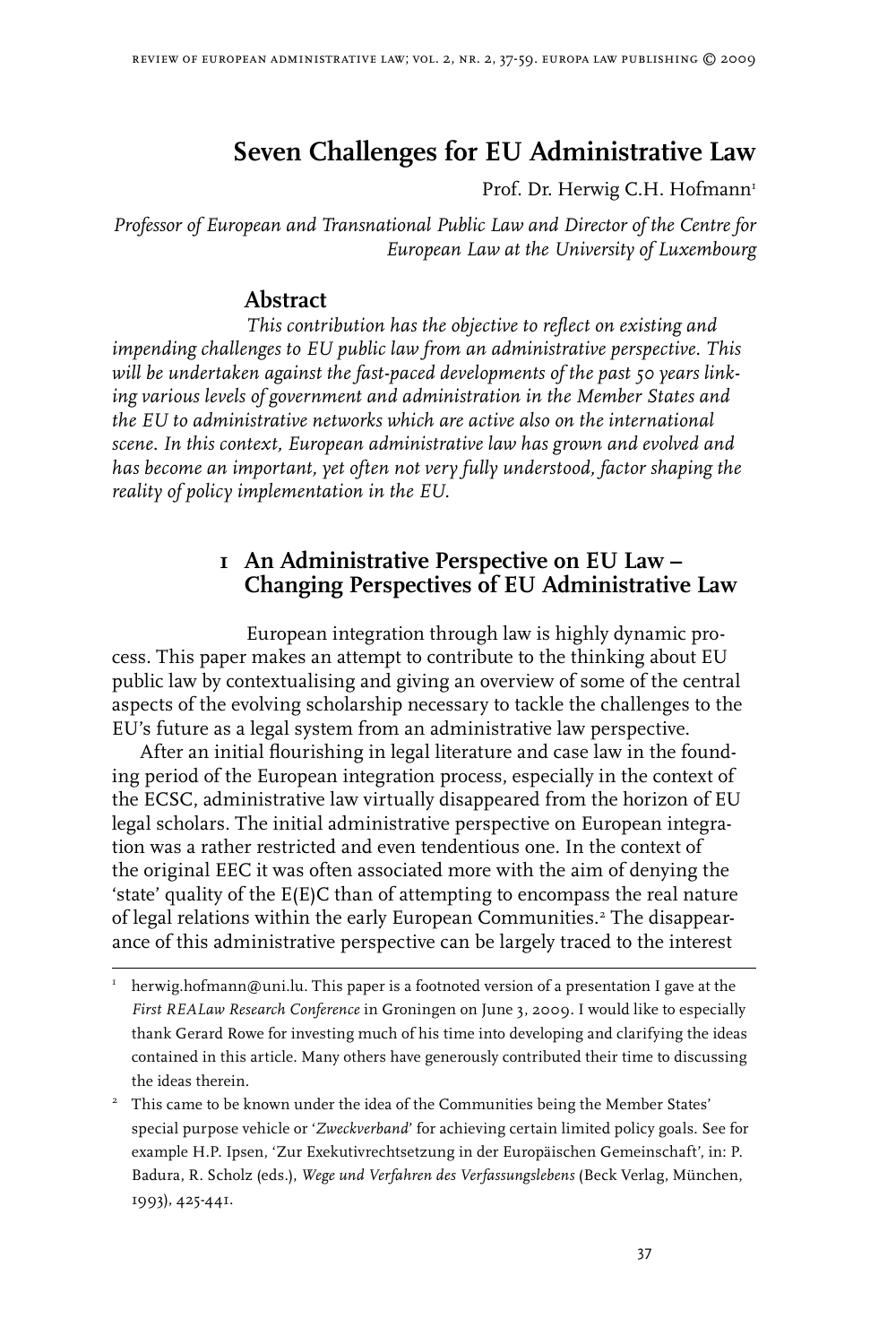in the 'constitutionalisation' of the E(E)C legal system. 'Constitutionalists' provided for a change of focus looking at the specific nature of the E(E)C and later the EU in relation to the Member State legal orders and the role of the individual vis-à-vis the various levels. This often resulted in a multilevel understanding of the EU inspired by federal structures. A simplified version of such an approach might read as follows: Member States delegate certain rule-making powers to the EU which the latter exercises according to pre-defined procedures and types of regulatory action. These regulatory actions emanating from the European level are in turn implemented by the Member States.<sup>4</sup> Additionally, this vision of EU law saw the EU having the power to act externally within a system of public international law. Under such a model, disputes between the different levels could be solved through complex 'conflict of laws' arrangements establishing the relation between EU law and national law as well as the relation between public international law and the law of the EU. Such federal-constitutionalist thinking carries, in my view, the risk of developing a mental picture involving clear delegations and separations of layers or levels.

Therefore, I suggest to turn to a much more messy but perhaps more realistic and thereby more powerful perspective. The idea is to find a model, or models, which is, or are, structured to address the reality of legal relations and adapted to the complexity of EU public law arrangements. This makes a look at EU public law from an administrative perspective seem to be a rewarding exercise, albeit one significantly different from the early perception of the nineteen fifties. Such an administrative law perspective paints a rather different picture from a more 'traditional' constitutional perspective on EU public law.

One difficulty, though, in adopting an administrative perspective on EU public law lies in finding a workable definition of 'administrative'. European administrative law has grown and evolved becoming an important, yet often not very fully understood, factor shaping the reality of policy implementation in the EU. For the purpose of argument, I propose to define EU administra-

M.P. Chiti, 'Forms of European Administrative Action', 68 *Law and Contemporary Problems*  [2004] 37-60.

<sup>&</sup>lt;sup>4</sup> Implementation on the European level through direct administration was under this model the exception to indirect administration by the Member States. This model is often referred to as 'executive federalism'. See for the description of the classic model of executive federalism e.g. K. Lenaerts, 'Some Reflections on the Separation of Powers in the European Community', 28 *CMLRev* [1991] 11-35 at 11 et seq.; B. Dubey, 'Administration indirecte et fédéralisme d'exécution en Europe', [2003] *CDE*, 87-133. For a view, which emphasises the co-operative nature of executive federalism. see e.g. P. Dann, 'European Parliament and Executive Federalism: Approaching a Parliament in a Semi-Parliament Democracy', 11 *European Law Journal* [2003] 549-574.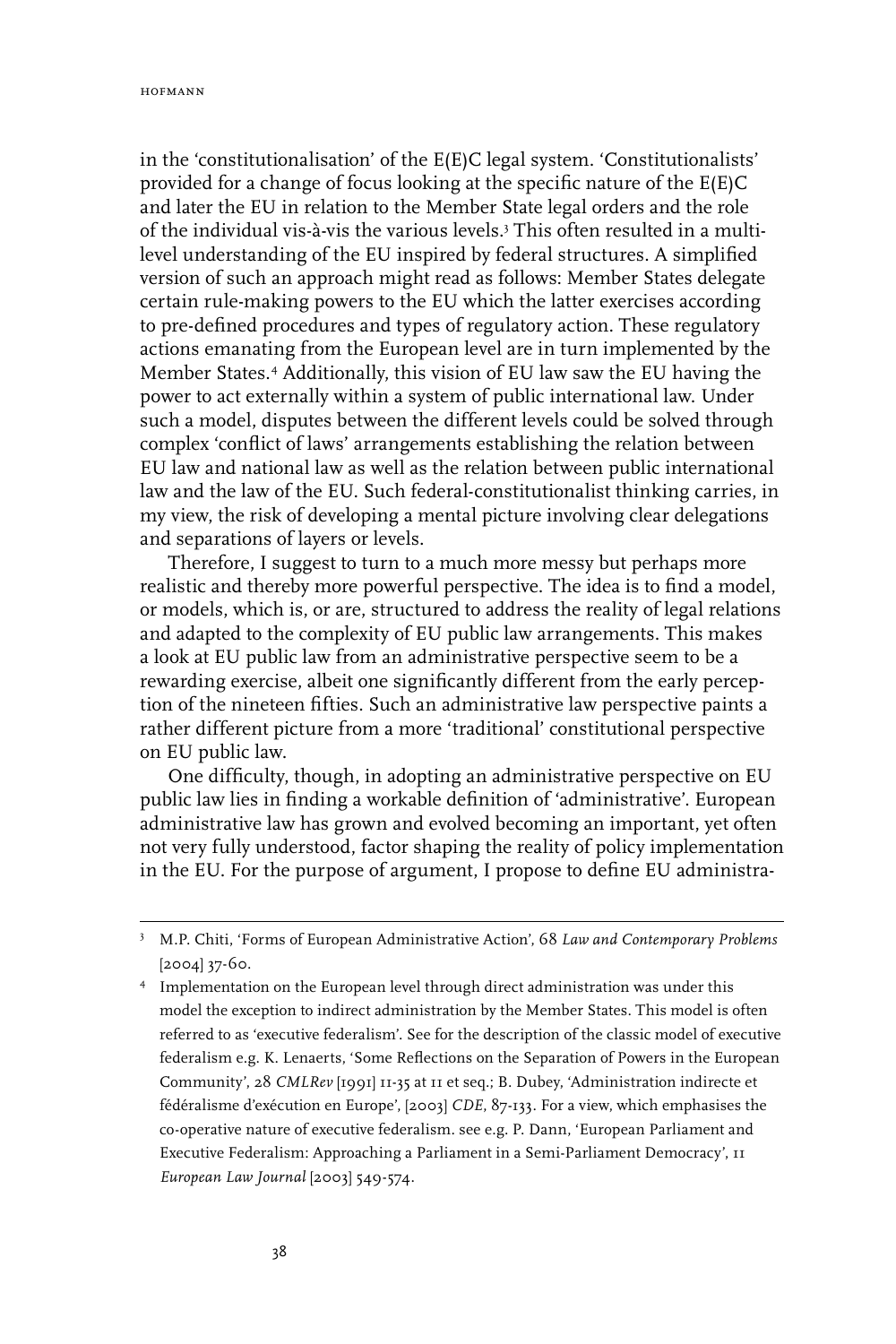tive law by reference to three broad elements, namely 'functional', 'organisational' and 'procedural'.

The *functional aspect* of administration addresses the totality of the tasks of administrative actors, no matter who undertakes them and how they are conducted. In the EU, administrative functions consist of a vast array of activities, geared towards fulfilling EU policy objectives.<sup>6</sup> Functions range from single case decisions and preparatory acts thereof, at one end of the spectrum, to the creation of delegated legislation and the amendment of basic acts and their enforcement, at the other end. They thereby cover a wide range of activities going far beyond the merely technical regulation of the internal market.<sup>7</sup> Closely related to the functional dimension of

- <sup>5</sup> This definitional approach is used here instead of the more common distinction between administrative/technical matters on one hand and political matters on the other. The approach here recommends itself due to the fact that, in the EU, administrative functions in fact often have a distinctly political character. This has a reason not least in the dearth of political in the sense of a party political policy-debate-centred culture on the level of rule-making procedures in the EU and a pre-dominance of expert driven and consensus models. This however also indicates that administrations need to be held and can be held accountable on their own account beyond classical parliamentary, hierarchic Weberian-style models.
- $6$  EU administrative law thus contains rules and principles governing the exercise of administrative functions with relation to the creation and implementation of EU law. There is, however, a remarkable lack of specification of administrative tasks in the founding treaties from which the functional tasks can rather be deduced rather than merely illustrated. Treaty norms more specifically concerning administrative powers can be found in certain policy areas such as those on agriculture, antitrust, state aid and monetary policy. Some general provisions can be found in the delegation provisions in Articles 289, 290 and 291 FEU (Article 202 third indent and Article 211 EC).
- The tasks therefore include inter alia *planning* of joint actions and framework plans (such as for example in environmental law the flora fauna habitat plans, or the ozone plans or even more complex, the setting up of pollution rights under certain trading schemes for pollution). They also include *regulatory activities* such as administrative rule-making with an effect to the outside. Equally administrative rule-making amounts to the interpretation and further specification of conditions for implementation of legislative provisions. Administrative tasks also encompass *taking of single case decisions* (such as for example with respect to merger control, anti-dumping measures, the compatibitity of state aid provisions with the common market, the legality of certain business arrangements in light of Articles 81 and 82 EC). They further include *making of recommendations, opinions and reports* (where so required by legislation or where there is a legal basis to do so) as well as *coordination and supervision* of private actors involved in administrative activities such as standard setting and normatisation. Coordination tasks also extend to *coordination of networks* of administration for implementation of EU policies (often found in the context of risk regulation such as for example in the networks created around the marine safety agency. It is also an activ-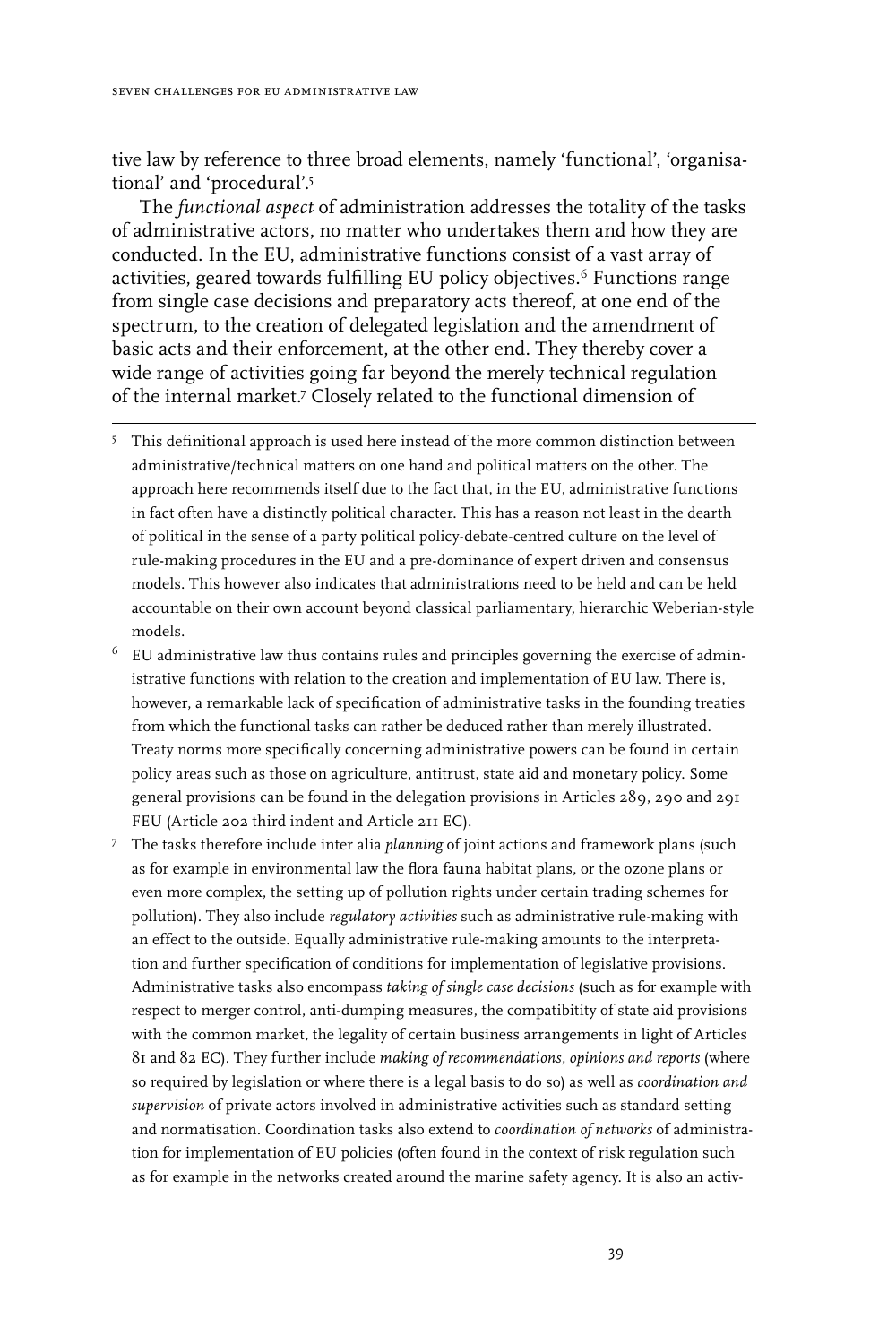administration, are also *organisational* and *procedural* dimensions. From an *organisational* perspective, there is a great complexity of actors and actorconstellations involved in exercising the administrative function of implementing EU law. Many administrative tasks are fulfilled by Member States' institutions and bodies which, in exercise of these tasks, enjoy limited institutional or procedural autonomy.<sup>8</sup> When exercised on the European level, executive authority is spread across several institutions, most notably the Commission and the Council,<sup>9</sup> which are now increasingly supported

ity which plays an increasing role in the grey zone between the pillars of the EU such as immigration and border security. It finally is an activity which plays a role in the context of international regulatory cooperation towards actors outside the EU). Administrations also fulfil *supervisory functions* (as for example the supervision by the Commission of Member State implementing measures or spending decisions of EU funds). In certain cases they also include *redistributive disbursement of funds* (for example in the area of distribution of subsidies for agriculture, research or development aid and emergency aid). This often takes place in cooperation between EU actors as well as public and private actors in the Member States. Important are further *information management* (for example in the form of publication of data as well as the establishment and sharing of data in common data networks or through mutual assistance arrangements).

- See originally formulated in Case 33/76 *Rewe-Zentralfinanz EG* v. *Landwirtschafts-Kammer für das Saarland* [1976] ECR 1989, para 5. Limitations of the Member States' autonomy arise from the fact that Member States' substantive and procedural administrative law is applicable only within the framework of EU/EC law. The framework is set by basically three factors. First, Member States substantive and procedural law is applicable only in the absence of any explicit provisions of Community law requiring the adoption of either specific procedures or institutional organization of the Member States administrative structures. Second, the application of procedural rules of Member States for application of Community law needs to be exercised in strict compliance with the principles of *equivalence* and *effectiveness.* The principle of equivalence requires that national arrangements for the implementation of Community law 'are not less favourable than those governing similar domestic actions' and the principle of effectiveness requires that the Member States' arrangements 'do not render practically impossible or excessively difficult the exercise of rights conferred by Community law.' See: Case C-261/95 *Palmisani* [1997] ECR I-4025, para 27; C-453/99 *Courage* [2001] ECR I-6297, para 25.
- It is important to note that due to the former pillar structure of the EU, not only the Commission, traditionally the centre of the European-level executive, but also the Council and specifically its General Secretariat with the help of Council working parties and cocoordinating committees were developing as an executive centre for certain policy areas. Beyond the traditional possibility of retaining certain executive decisions under Article 202 third indent EC, the latter developed and increasingly implemented policies to implement joint positions and action plans in the areas of the CFSP and CJHA matters. But also in the areas of the EMU, the Council's Eurogroup had created important administrative tasks for the Council. See for an overview e.g. T. Christiansen and S. Vanhoonacker, 'At a Critical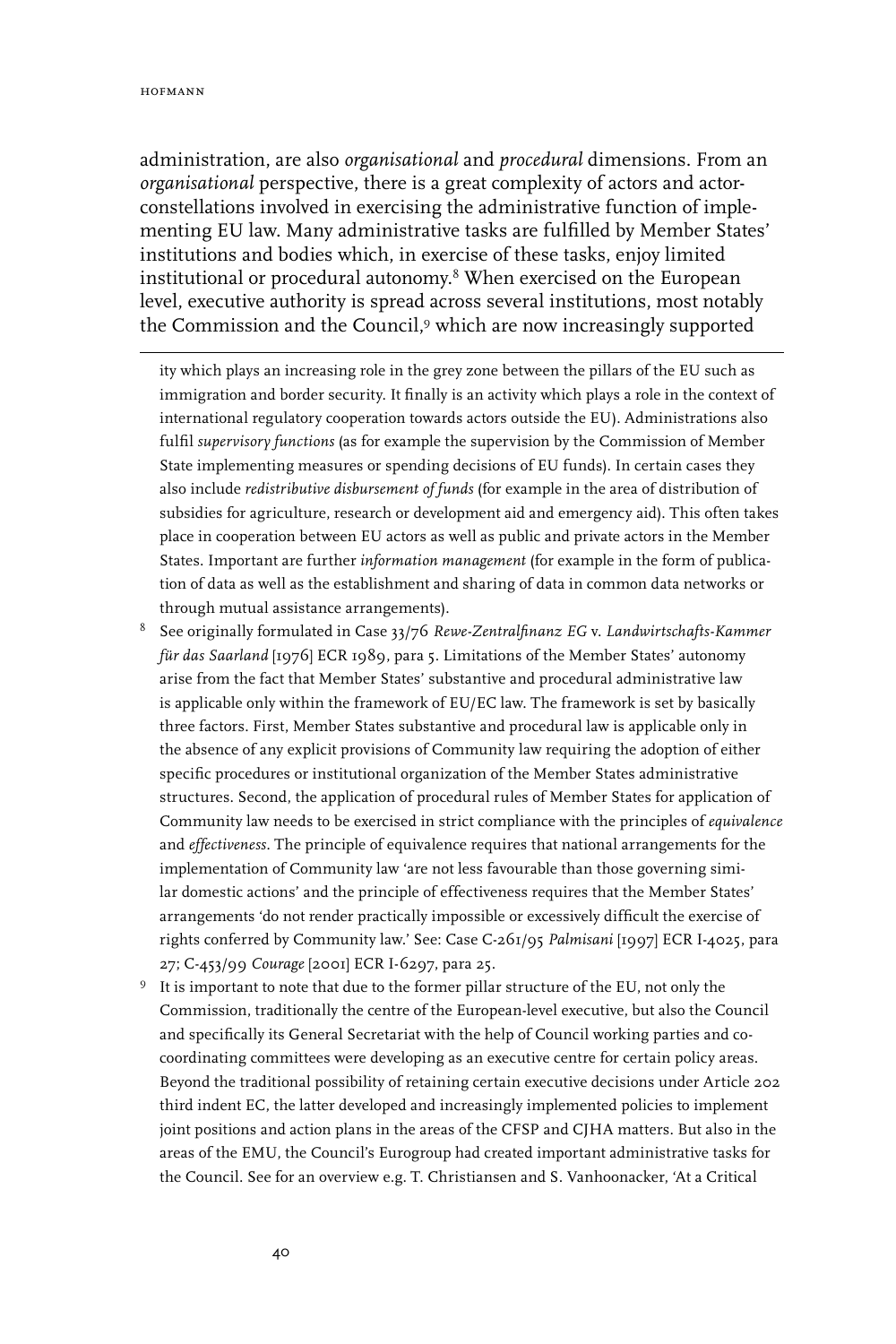by EU agencies. Further, executive functions exercised on the EU level are almost always undertaken in cooperation with administrative actors from the Member States and private parties, and in some policy areas within networks which included participants from outside the EU.

The organisational separation between EU and Member State administration, however, does not stand in the way of forms of *procedural* cooperation. Such cooperation of organizationally separate actors carrying out administrative functions leads often to a network structure involving a diversity of actors.10 Most forms of procedural cooperation of this kind are based on information exchange and the joint gathering and/or generation of information.11 Such procedures vary according to the level of detail the subject of a regulatory administrative measure, for example, depending upon whether it will result in administrative rule-making or single case decision making. Such procedures also vary considerably from one policy area to another.<sup>12</sup> Procedural cooperation leads increasingly to joint planning networks for which EU law provides the framework of the actions of the Commission (and sometimes European agencies) together with national

Juncture? Change and Continuity in the Institutional Development of the Council Secretariat', 31 *West European Politics* [2008] 751-770.

- <sup>10</sup> Structures to coordinate actors include comitology committees for development and coordination of implementation of EU law between Member States and the Commission, as well as agencies fulfilling special tasks of network administration.
- $11$  In practice, these forms of cooperation consist of obligations of different intensity. They can consist of either ad-hoc or a permanent exchanges. Ad-hoc single case related cooperation is mainly to be found in areas where information is gathered and exchanged through mutual assistance requirements or systematized reporting duties. Exchange takes place vertically and horizontally between the Commission and national as well as European agencies. See e.g. the 'European Regulators Group' in the telecommunications sector (Decision 2002/627), the 'Committee of European Securities Regulators' in the financial services sector (Decision 2001/527 [2001] OJ L 191/43) and the 'European Competition Network' (Council Regulation  $1/2003$  [2003] OJ L  $1/1$ ). Forms of complex administrative cooperation exist with composite procedures (see e.g. H.C.H. Hofmann, 'Decision Making in EU Administrative Law – The Problem of Composite Procedures', 15 *Administrative Law Review*  [2009] (forthcoming)).
- $12$  Information networks have been established to channel and to co-ordinate the generation and editing of data relevant to administrative activity. A prominent example of such a network is the 'European Information Observation Network,' Eionet (Council Regulation 1210/90 of 7 May 1990, OJ 1990 L 120/1 and Council Regulation 933/99 of 29 April 1999, OJ 1999 L 117/1, amending Regulation 1210/90 on the establishment of the European Environment Agency and the European environment information and observation network) of public and private actors 'record, collate and assess data on the state of the environment, to draw up expert reports (…), to provide uniform assessment criteria for environmental data to be applied in all Member States.'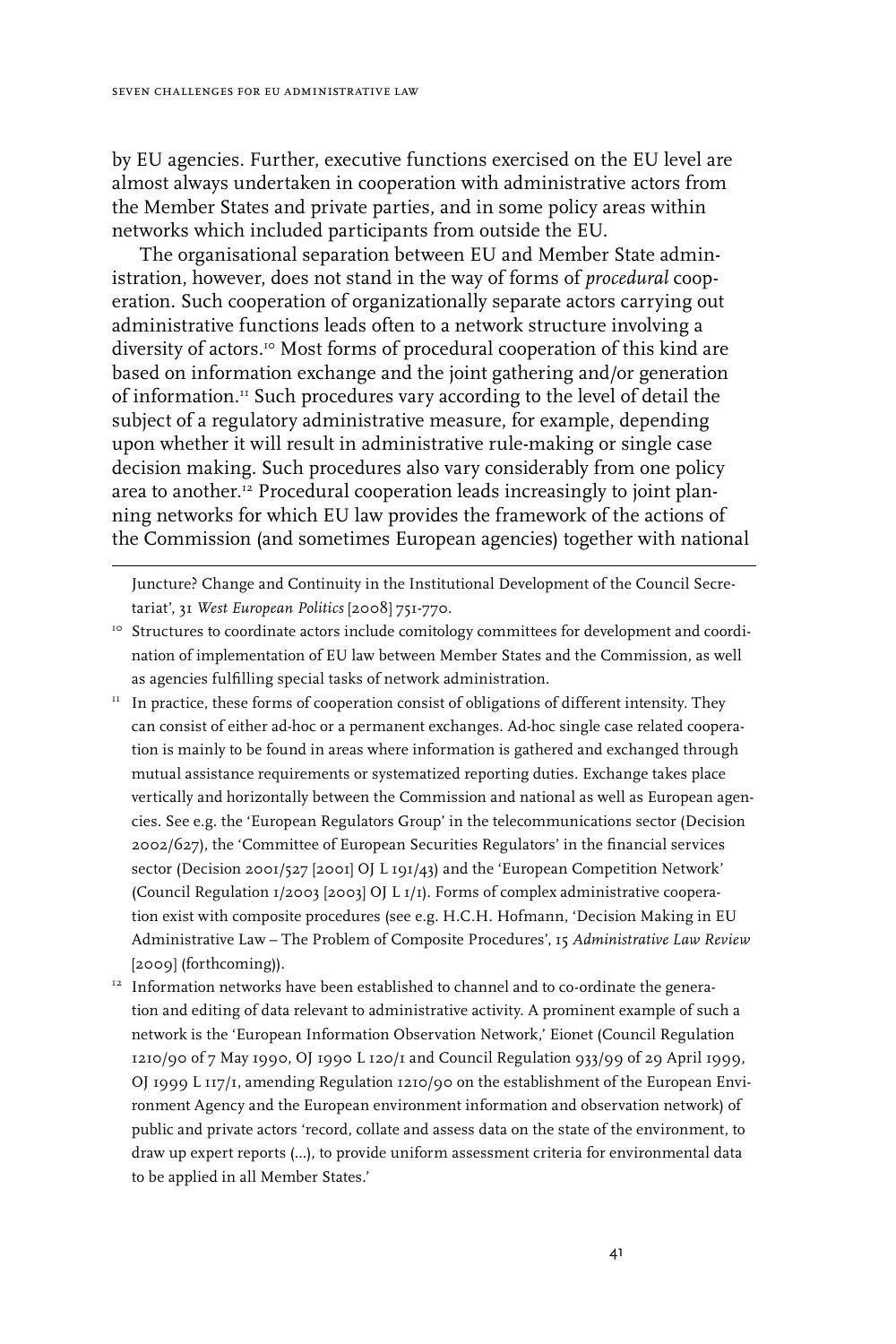authorities.13 Similar developments exist with respect to so called 'enforcement networks'.14 An array of formal and informal governance structures exist in the implementation process for co-ordinating measures of Member States or actions between the European and the national level within these networks.15 Such network structures cannot be well understood if considered only from the standpoint of the organisational separation of, on one hand, the EU and, on the other, a Member State as unitary actors with apparently competing competences.

This short *tour d'horizon* of EU administrative law implies the need to establish realistic, systematic legal thinking about the multi-dimensional nature of a system which combines the particularities of the *functional* unity of administrative tasks undertaken by actors separated *organisationally* (or perhaps structurally) but engaged in often intense *procedural* cooperation.

- <sup>13</sup> The FEU provides for certain planning competencies in areas such as infrastructure, environment, research support, economic and social cohesion or agriculture and fisheries policies – to name just a few. The result of all of these planning procedures is that is no planning takes place purely on a European level. Instead, Member State authorities always participate in the creation and implementation as well as updating of planning activities. The coordination of the Member State and the European level takes place through comitology procedures, often in addition to a structure of formalised contacts between the agencies involved in the different phases of planning procedures. The European Structural funds are an exemplary model of coordinated planning structures. Their implementation is characterized by the principle of complementing measures and partnership between different local, regional and national actors from the Member States level and the European level as well private participants (See Council Regulation (EC) No 1260/1999 of 21 June 1999 laying down general provisions on the Structural Funds, OJ 1999 L 161/1).
- <sup>14</sup> Examples of the use of network structures with both vertical and horizontal relations have increased in recent years. The most publicised example is the modernisation of the enforcement regime for EU competition law under Articles 101 and 102 FEU (Articles 81 and 82 EC) in Regulation 1/2003, which has ended the Commission's monopoly of granting individual exemptions and entrusts the enforcement of the Community's antitrust rules to the Commission, national competition authorities and national courts. This parallel form of enforcement requires a high degree of co-ordination, which is pursued within the European Competition Network linking the Commission and national competition authorities. Similarly, under the telecommunications 'framework directive' (Directive 2002/21 of the European Parliament and of the Council, [2002] OJ 108/33) an organisational structure is established in which the national regulators are integrated into a unitary administrative structure for the enforcement of Community rules. In addition, the Commission set up a 'European Regulators Group for Electronic Communications Networks and Services' to provide 'an interface between national regulatory authorities and the Commission' (Commission Decision 2002/627, [2002] OJ L 200/38).
- <sup>15</sup> See e.g. T. Christiansen and S. Piattoni, *Informal Governance in the European Union*, Elgar Publishing (Cheltenham 2003).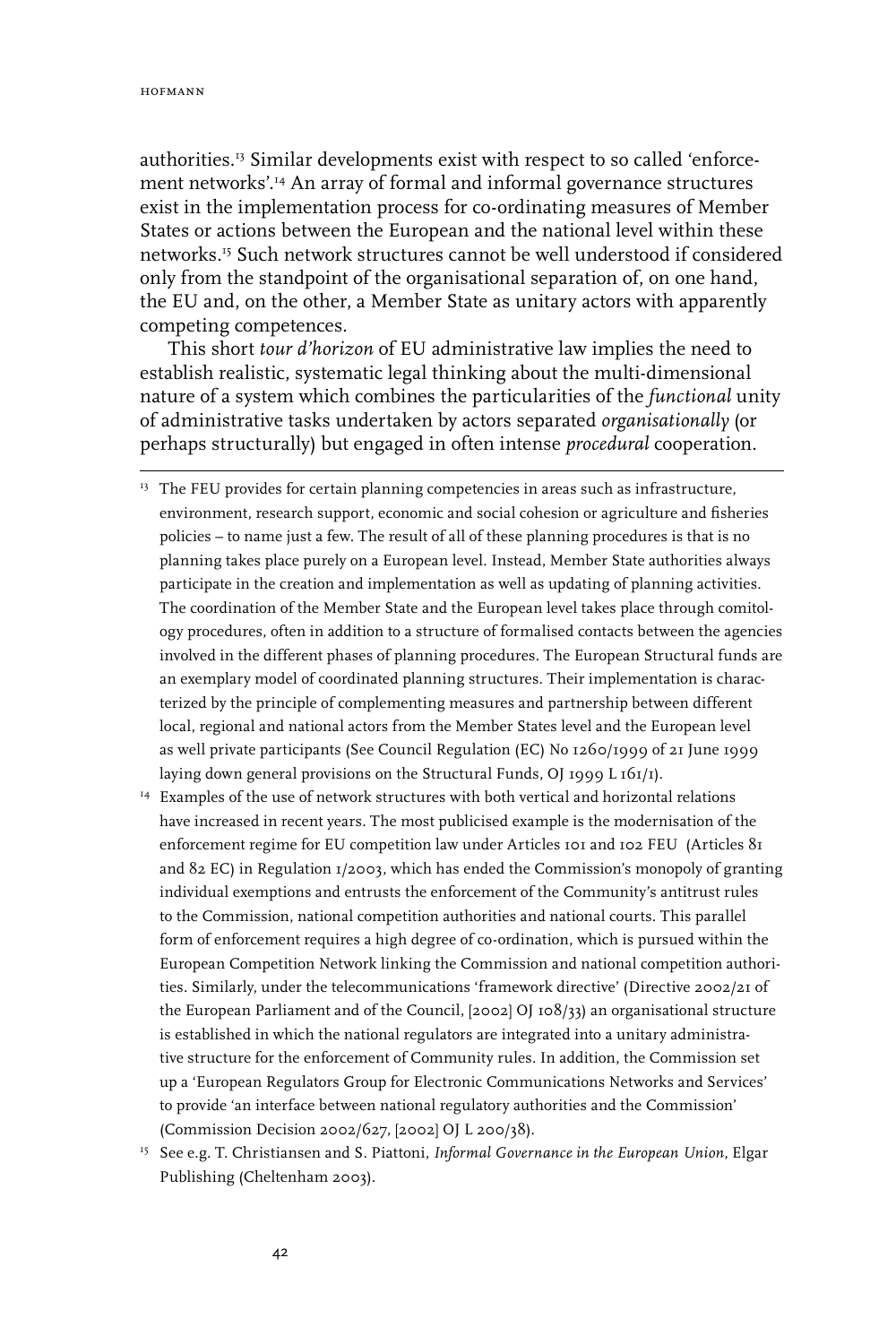The intense procedural cooperation in turn often leads to the creation of new organisational forms.<sup>16</sup>

# **2 Challenges from an Administrative Law Perspective**

It is especially these particularities of EU administrative law that provoke some of the most significant challenges for future development of EU public law. Some of these I will briefly outline in the following considerations which I personally find the currently the most challenging.

In the following, I list seven challenges for EU public law arising from those developments.17 I submit that the EU public lawyers need to address these in order to contribute to an improvement in the state of law and governance in the EU. These seven factors are of course not the only ones. But they are definitely challenges which would benefit from a more in-depth and probably also comparative analysis.

> 2.1 Allocation of Responsibilities in the EU Administrative **Networks**

What might be identified as a *first* challenge to EU public law from an administrative perspective is the need to develop a proper understanding of the realities of organisational separation and procedural cooperation within the networks of actors undertaking administrative functions. Achieving such an understanding is no easy feat, for a number of reasons. One reason is that network architectures are generally policy-specific. In the EU there is, so far, no general approach spanning various policy areas. The various types of information, enforcement and planning networks in different policy areas link the administrations of the Member States directly with agencies, the Commission and Council. Therefore, any allocation of

<sup>&</sup>lt;sup>16</sup> For example, the European Agency for the Evaluation of Medicinal Products (EMEA, established by Council Regulation 2309/93, [1993] OJ L 214/1) is charged with the co-ordination and provision of scientific expertise in the field of medicinal products. Its task is part of an administrative process, namely the authorisation of medicinal products, as its Committees for Proprietal Medicinal Products and the Committee for Veterinary Medicinal Products provide scientific opinions, on the basis of which the Commission takes the final decision. The agency has been established on the basis of these committees which prior to the creation of the agency were established under comitology

<sup>&</sup>lt;sup>17</sup> It is entirely up to the reader, if he or she so wishes, to associate the seven challenges outlined in this paper with either the seven virtues (chastity, temperance, charity, diligence, kindness, patience, and humility) or the seven sins (lust, gluttony, greed, sloth, wrath, envy, and pride).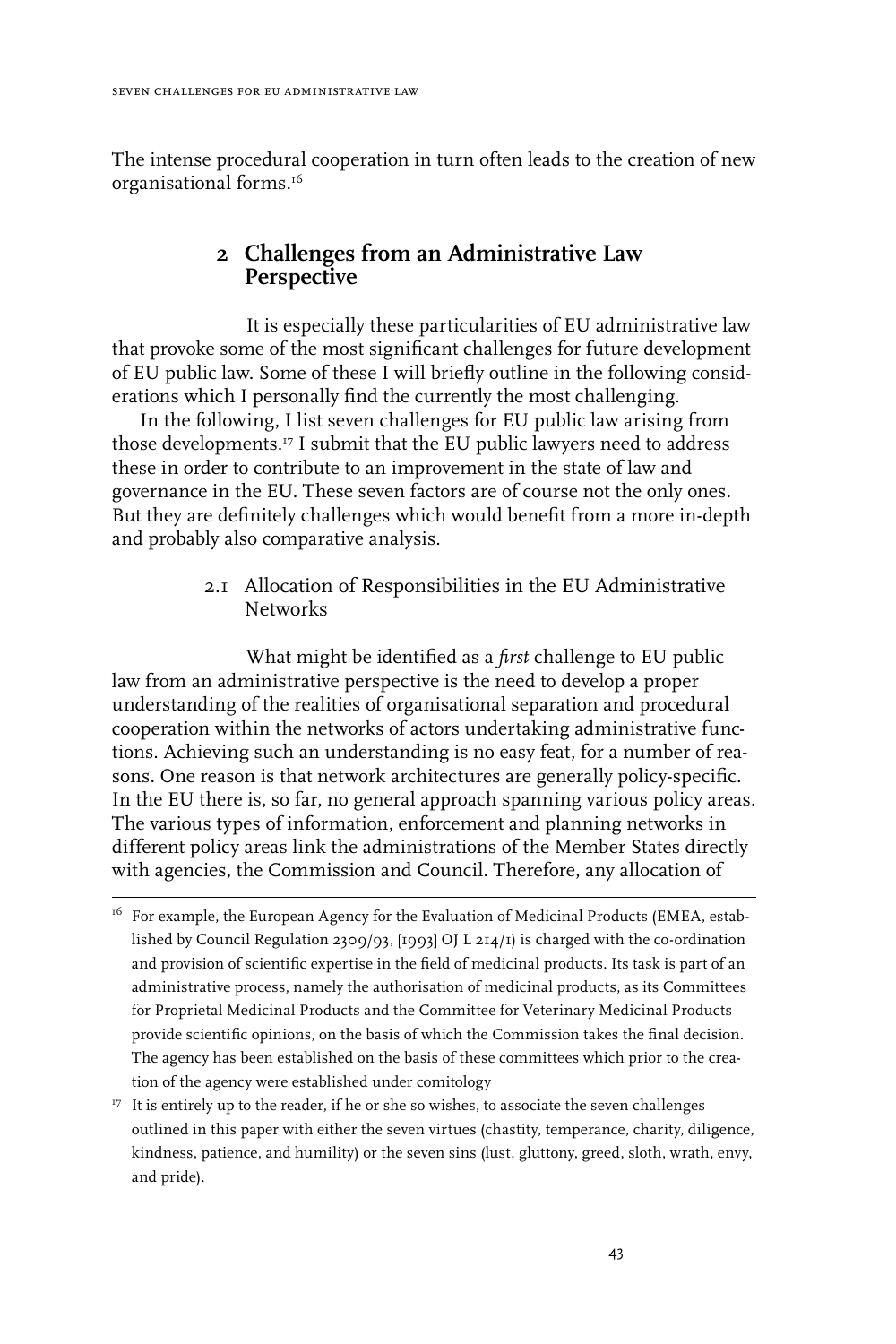responsibilities needs to acknowledge that it takes place in the context of a highly integrated system. Specifically, this means that Member States and the Union as such only exceptionally interact through hierarchical chains, links or contacts, for example channelled through governments. Instead, interactions take place and responsibilities are allocated and satisfied in the context of direct links between EU actors and their Member State counterparts together with semi-private and private actors.<sup>18</sup> Thus, as actors within the Union context, the Member States are 'disaggregated'.19 This is neither negative nor astonishing in a system of shared sovereignty.20 It requires however, careful analysis of exactly where decisions are taken and thus where responsibility ultimately lies.<sup>21</sup>

The challenge arising from such an assessment is to allocate responsibilities. This involves 'mapping the locus' of executive (and by contrast also legislative) powers not only with respect to the production of formal EU/EC legal acts but also within the (often informal) forms of network coopera-

- $18$  The advantage of hierarchical systems is that responsibilities and control structures are more easily attributed to single actors: The disadvantage lies in problems with the flow of information and the system's lack of flexibility. Both advantages and disadvantages of hierarchical systems are much less pronounced in Europe's integrated administration, where the Member State and Community administrative action are through procedures extremely integrated.
- 19 A.-M. Slaughter, *A New World Order*, Princeton University Press (Princeton 2004), pp. 5, 12. Slaughter, uses this phrase for calling for a conceptual shift in understanding states in the international sphere. She asks to 'Stop imagining the international system as a system of states-unitary entities like billiard balls or black boxes-subject to rules created by international institutions that are apart from, 'above' these states. Start thinking about a world of governments – legislation, adjudication, implementation – interacting both with each other domestically and also with their foreign and supranational counterparts.' Her concept is all the more applicable in the context of the supranational EU.
- <sup>20</sup> The evolving reality of integrated administration thus is the story of the development of a system of decentralised yet cooperative administrative structures. This development has transformed both the European as well as the national legal systems. National administrations had developed under national public law as state-specific structures. These reflected different identities, historic traditions of organisation and certain underlying values such as regionalisation or centralised unification within a state. The effect of European integration has been to open Member States public law systems obliging them to develop administrative institutions, bodies and procedures required for an effective exercise of shared sovereignty under the system of EU law.
- 21 F. Bignami, 'Foreword', 68 *Law and Contemporary Problems* [2004] 1-20 thus observed that decision-making in these contexts is 'national, transnational, and supranational, all at the same time.'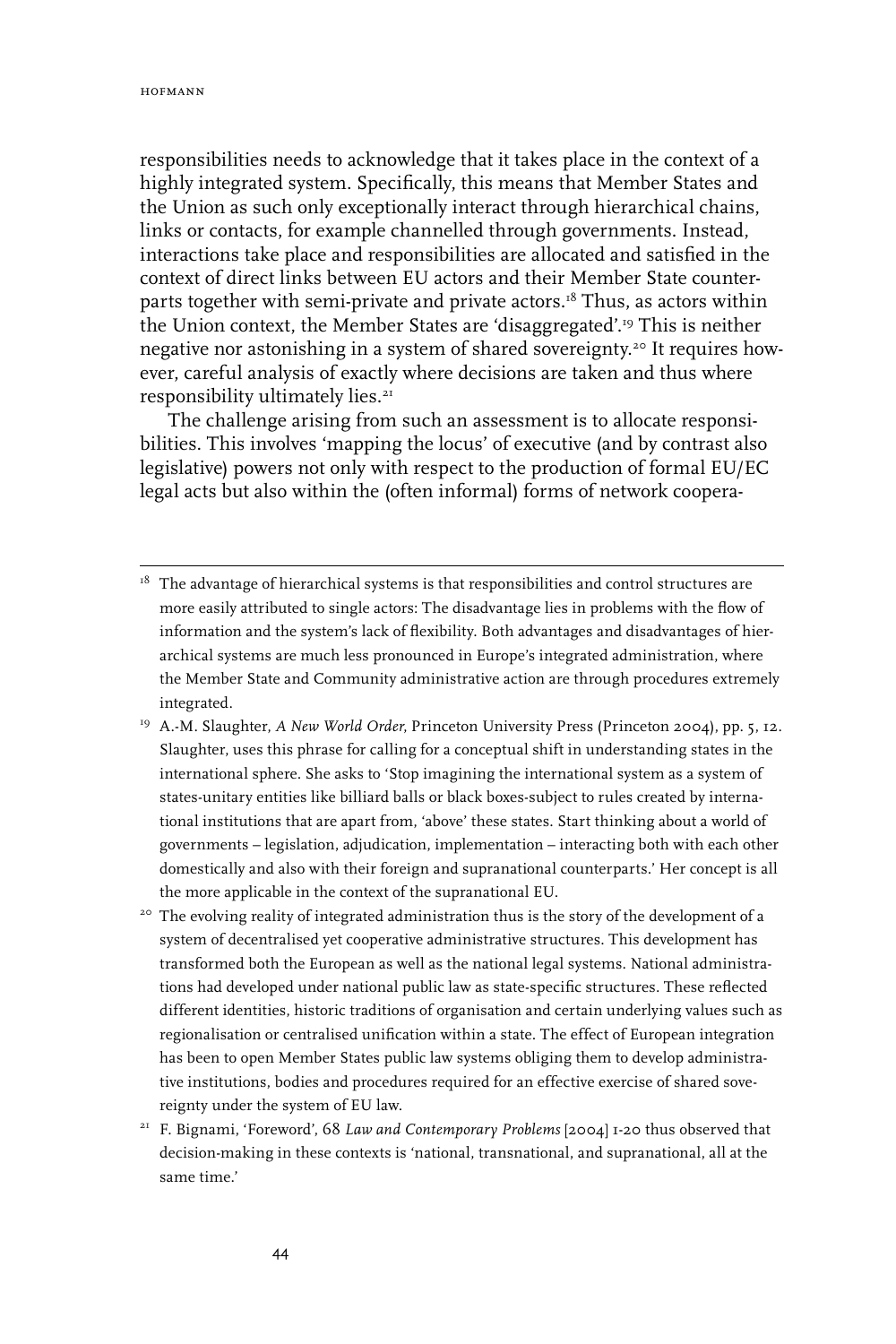tion.22 That requires recognising the reality of the forms of EU law which have been created in and around those forms which are formally provided for or acknowledged in the Treaties. It also requires an understanding of the intricacies of the forms employed in the exercise of executive powers in the EU. Such understanding is also a pre-condition of designing effective accountability mechanisms tailored to fit contemporary Union reality.

The challenge is, therefore, to comprehend the numerous and varied structures of governance and to make them transparent in order to permit the effective allocation of indeed political, but especially legal, responsibility. Doing so is an essential condition of establishing subsequent supervision and achieving accountability of administrative action, a condition for adhering to the rule of law in the exercise of public power. This task is not made easy by the diversity in the types of actors and the forms of cooperation in existence, including for example the role of private parties in co-regulation and rule-making. The satisfaction of this task further needs to take into account that, unlike many forms of organisation in 'traditional' administrative law, hierarchical structures of control and supervision are not generally an organisational feature within the network arrangements referred to here.

### 2.2 Establishing a Coherent Approach to Delegation of Implementing Powers

A *second* challenge facing EU public law from an administrative perspective is linked to the first dealing with allocation and delegation of powers. It addresses two questions. One is which types of act are available the public administration, especially after the entry into force of the Treaty of Lisbon. The other is how to deal with comitology and agencies in this context.

With respect to the first aspect of the types of act, a wide variety of types of action in the form of both hard and soft law has been created in practice. It considers all types of act formally provided for in Article 288 FEU (and formerly Article 249 EC) but also a great amount of atypical types of act. These types of act fulfil traditional legislative tasks but also help pursuing goals such as planning, network cooperation and others more. The procedures leading to the adoption of an act can be formal and informal; acts can be preparatory or final. The addressees of the acts can be both public and private actors.

The Treaty of Lisbon was originally designed as an attempt to *simplify* the typology of acts. It provides that legislative acts (being the outcome of a legislative co-decision procedure resulting in regulations, directives and decisions). Delegation of legislative powers to issue delegated acts 'to supplement

<sup>&</sup>lt;sup>22</sup> D. Curtin, 'European Legal Integration: Paradise Lost?' in: D. Curtin, A. Klip, J. Smits, J. McCahery (eds.) *European Integration and Law,* Intersentia (Antwerpen 2006), 1-54, at p. 35.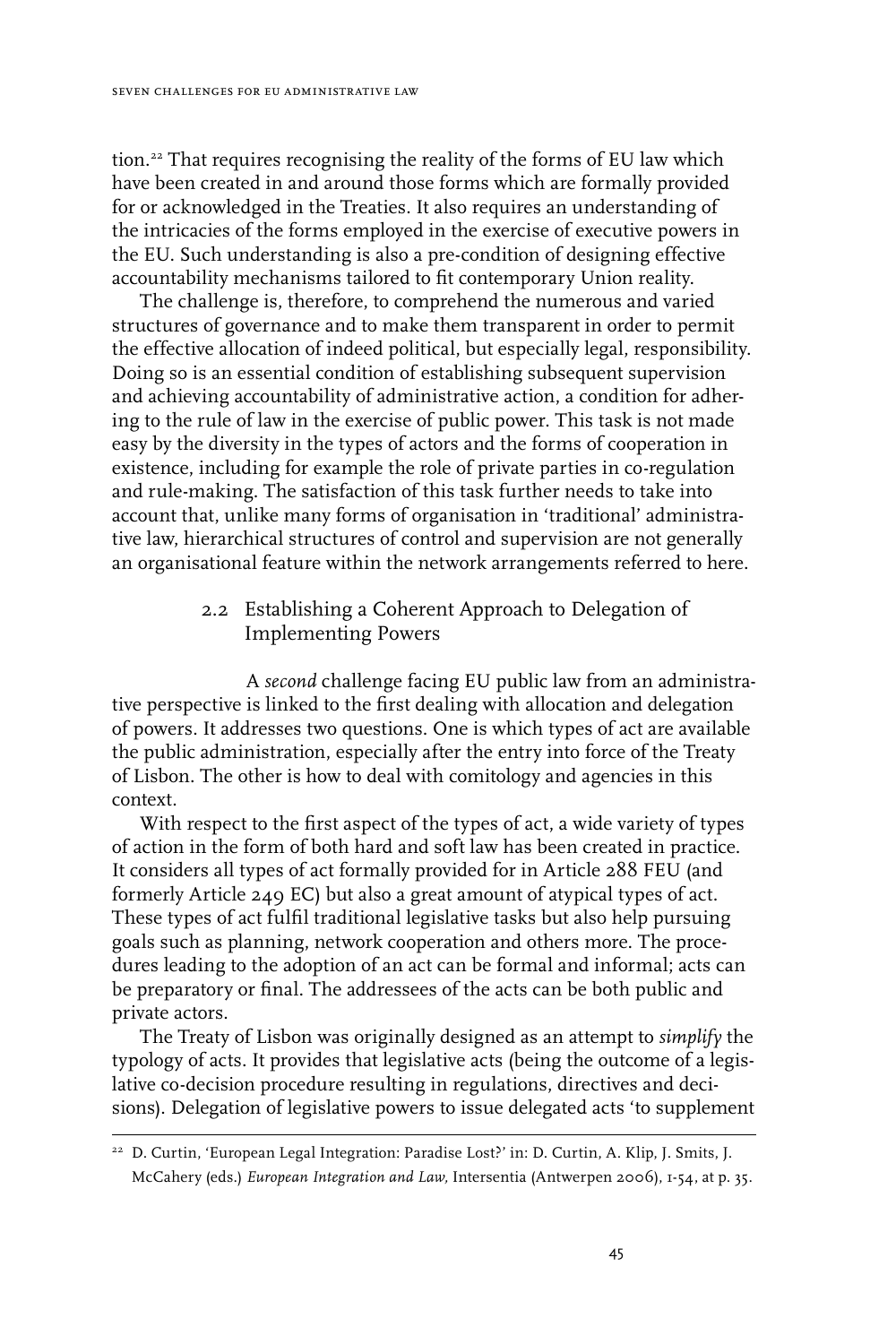or amend certain non-essential elements of the legislative act<sup>233</sup> and delegation of implementing powers 'where uniform conditions for implementing legally binding Union acts are needed'24 is possible under Article 288-291 FEU. Delegated and implementing acts can be issued as regulations, directives or decisions. Therefore, the Treaty of Lisbon provides for three types of legislative acts and six different categories of formally non-legislative acts (regulations, directives and decisions issued as either delegated or implementing acts). This supposed 'simplification' is also problematic from the point of view of containing only unilateral types of act. In reality, and to an increasing extent, administrative action also takes place through non-unilateral types of acts by way of multilateral agreements between various kinds of actors – both public and private – from the European and the national levels. Contractual – or at least consensual or negotiated – relations are at the core of the emerging administrative network used for implementing EU policies.<sup>25</sup> Agreements are, for example, used widely in non-hierarchical network relations. Other than the instrument of inter-institutional agreements (Article 296 FEU) and international agreements (Article 216 FEU), agreements as types of administrative acts themselves are acknowledged (as was the case under the EC Treaty) only indirectly, for example in provisions on Court responsibilities.<sup>26</sup>

With respect to the other issue, it is important in this context to reflect on the new typology of acts influence the future of comitology and the role of agencies. For example, one of the central differences between the separate categories of delegated acts and implementing acts under the Treaty of Lisbon is the mode of supervising the Commission with respect to delegated matters.27 In the case of delegated acts, the EP and Council can reserve the right either to revoke the delegation or to object to a proposed measure. Implementing acts would, on the other hand, be subject to newly defined comitology rules.<sup>28</sup> The world of EU agencies, however, remain largely

<sup>23</sup> Article 290 FEU.

<sup>24</sup> These are defined in Article 291 FEU as acts for cases

<sup>25</sup> See H.C.H. Hofmann, 'Agreements in EU Law', 31 *European Law Review* [2006] 800-820.

<sup>&</sup>lt;sup>26</sup> See Articles 272 and 340 FEU.

<sup>&</sup>lt;sup>27</sup> There are however hidden delegation issues. One is the possibility of sub-delegation is an additional result of the distinction between the two categories of delegated and implementing acts in Articles 290 and 291 FEU. This possibility will arise especially in areas of broad delegation of legislative powers to the Commission under Article 290 FEU. The Commission may then be obliged (under Article 291 FEU) to sub-delegate to itself implementing powers. This combination of provisions may thus result in a cascade of delegation of powers.

<sup>&</sup>lt;sup>28</sup> Supervision of implementing powers delegated to the Commission with the help of Comitology procedures has also to date been one of the major sources of inter-institutional conflict. The differences of Articles 290 and 291 FEU with respect to political supervision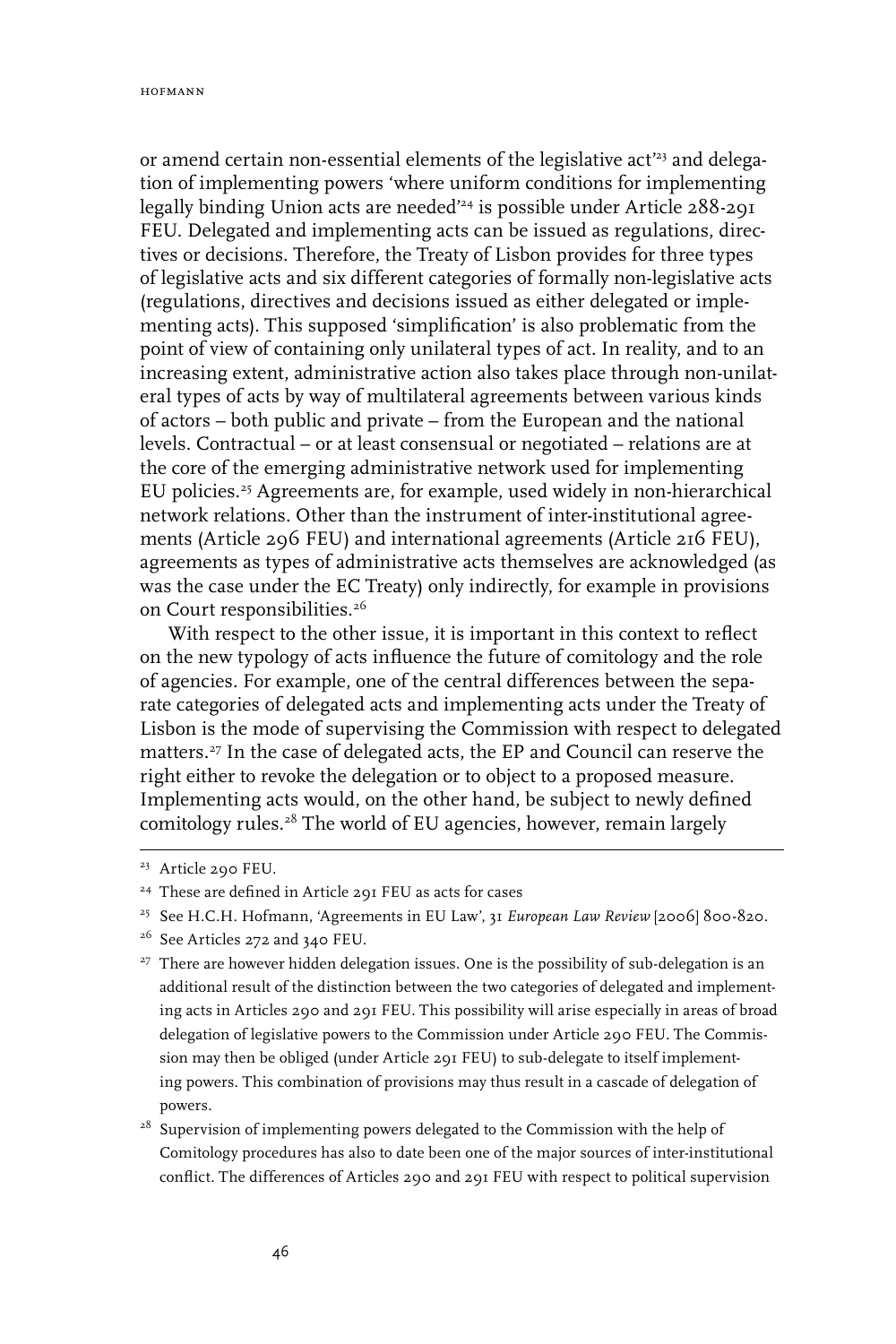untouched by the new types of act – essentially ignored by the framers of the Lisbon Treaty. There is thus a continuously growing gap between the prolific creation of agencies in the EU and the conferral of powers to them on one hand, and their recognition in EU primary treaty law on the other hand.<sup>29</sup> As a consequence, agencies, despite being mentioned as potential sources of reviewable final acts in Article 263 (1) last sentence FEU are not expressly mentioned as recipients of delegated powers for the issue of implementing acts. Such a delegation is explicitly reserved to the Commission or, exceptionally, to the Council, despite the existence of legislation which already increasingly transfers functions directly to agencies without the intermediary of the European Commission.<sup>30</sup> With the absence of express reference to the delegation of powers to agencies, the Treaty of Lisbon (as well as already provided for in the Constitutional Treaty) reiterates the effect the *Meroni* doctrine has in written primary law, $^{\mathfrak{z}\mathfrak{z}}$  despite the fact that the ECJ has itself incrementally moved away from the doctrine in its more recent case law,

of delegated and implementing acts can be interpreted as a between-the-lines commentary on the underlying developments of Europe's increasingly integrating administration.

- <sup>29</sup> D. Curtin, 'Delegation to Non-Majoritarian Agencies and Emerging Practices of Public Accountability', in: D. Geradin, R. Munoz and N. Petit (eds.), *Regulation through agencies in the EU* Elgar, (Cheltenham 2005), 88-119; D. Fischer-Appelt, *Agenturen der Europäischen Gemeinschaft*, Duncker und Humblot (Berlin 1999) 87-117.
- <sup>30</sup> Examples for agencies which have received legislative delegation for single case and restricted regulatory decision-making powers are the Office for the Harmonisation of the Internal Market (OHIM) which is empowered to take legally binding decisions on the registration of Community trade marks and other Intellectual Property rights (see Article 43 (5) and 45 (6) of the Council Regulation 40/94 of 20 December 1993 (OJ 1994 L 11/1) on the Community trademark (as amended in OJ 1994 L 349/1, OJ 1995 L 303/1). The Community Plant Variety Office (CPVO) has been delegated the power to adopt legally binding decisions in relation on the registration of plant variety rights (Article 62 Council Regulation  $2100/94$  of 22 July 1994 on Community plant varieties, OJ 1994 L 227/1 amended in OJ 1995 L 258/1). Powers akin to regulatory powers have been granted to the European Air Safety Agency (EASA) to adopt decisions with regard to criteria for type certification and continued airworthiness of products, parts and appliances, and the environmental approval of products (Regulation (EC) 1592/2002 of the European Parliament and of the Council of 15 July 2002 on common rules in the field of civil aviation and establishing a European Aviation Safety Agency, OJ 2002 L 240/1).
- 31 In *Meroni* (Cases 9 and 10/56 *Meroni* v. *High Authority* [1957/58] ECR 133), the ECJ had considered as unlawful the delegation of discretionary powers to a private body containing the authorisation to take discretionary decisions which went beyond the delegation to clearly defined powers. See for a discussion of these agency related problems E. Chiti, 'Decentralisation and Integration in the Community Administration: A New Perspective on European Agencies', 10 *European Law Journal* (2004) 402-438; P. Craig, *EU Administrative Law* Oxford University Press (Oxford 2006) 160-164 and 184; M. Everson, 'Independent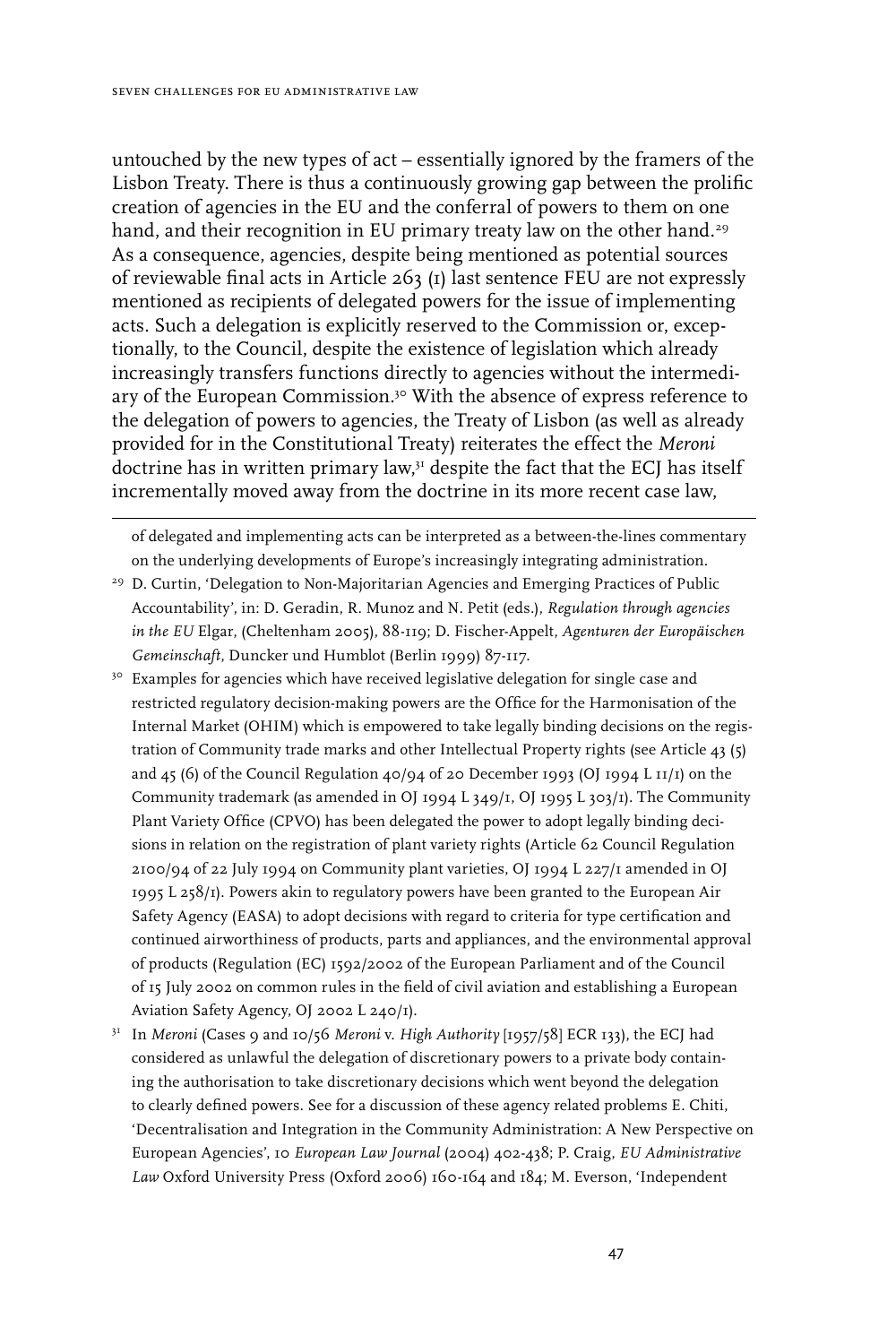based on the view that *Meroni* dealt only with a delegation of powers to a private body. As a consequence, the division between the constitutional provisions and the requirements of the architecture of the emerging European networked administration, including European agencies, will increase. Despite all this, delegation questions will inevitably continue to arise.

Further, the questions of delegation and of the types of act in the context of administrative activity also need to take into account executive cooperation which does result in final acts reviewable before Court. The various methods of governance often summarised as OMC (Open Method of Coordination) are a case in point. The application of general principles of EU law to such methods in order to establish procedural guidelines and protect rights of parties involved provides a possible way of proceeding. Difficulties would arise with their enforcement though. The more informal a procedure, the less transparent and subject to control and review mechanisms it generally is.

These few examples show that the challenge of establishing a coherent approach to the delegation of implementing powers and to the procedures under which delegations can be made, as well as the potential for uncertain or unsatisfactory outcomes remains important, complex and far from settled. Attempts in the Treaties intended to simplify the issue leave us not only with a complex array of types of acts and procedures, they also address neither the issue of integrated administration nor that of administrative action in forms other than unilateral acts.

#### 2.3 Reinforcing Accountability in Administrative Networks

Yet a *third* challenge for EU public law is the aspect of accountability of the actors involved in the administrative networks mentioned already. Accountability has both a political and a legal dimension.<sup>32</sup> Greatly simplified, the political dimension concerns attempts to ensure that the political will prevails while the legal dimension focuses on the issue of compliance with the rule of law in a broad sense, including legally defined structural and substantive elements.<sup>33</sup> Both the legal and political dimensions of accountability can be established by both *ex post* and *ex ante* mecha-

Agencies: Hierarchy Beaters?', 2 *European Law Journal* (1995) 180-204; M. Koch, *Die Externalisierungspolitik der Kommission,* Nomos (Baden-Baden 2004).

<sup>32</sup> M. Bovens, 'Analysing and Assessing Accountability: A Conceptual Framework', 13 *European Law Journal* [2007] 447-468.

<sup>33</sup> I.e. the principles of requirement of a legal basis, excluding *ultra-vires* activity and all activity violating fundamental rights and fundamental principles including the principles of good administration. This definition, as the further development of the ECJ's famous definition of the Community as a 'Community based on the rule of law' in *Les Verts* (Case 294/83 *Les Verts* [1986] ECR 1339, para 23). Among other goals, this approach is aimed at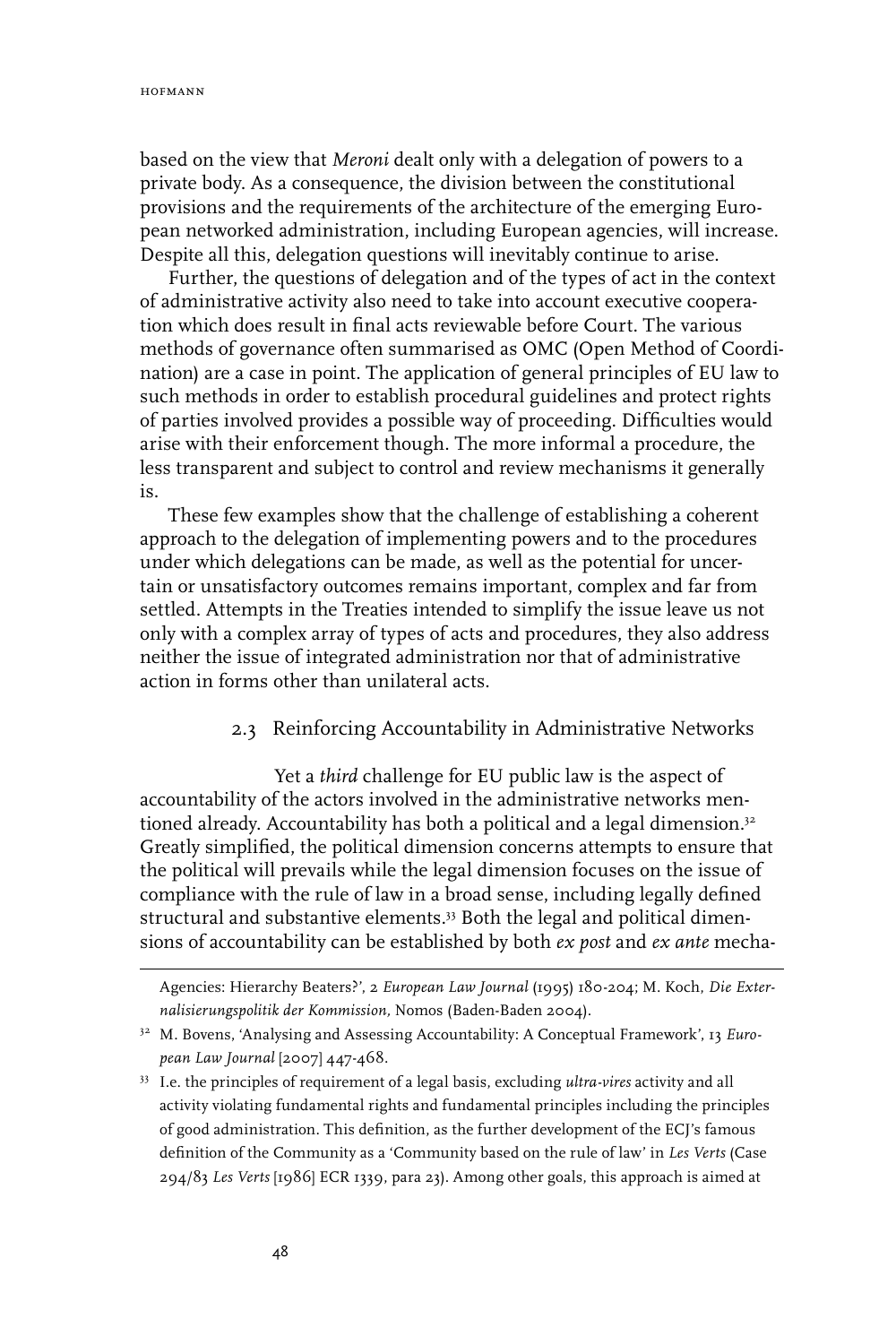nisms. *Ex ante* mechanisms broadly allow for the defining of tasks and for imposing conditions for carrying them out. They also include matters such as the choice of personnel entrusted with the tasks and the allocation of the budget for the purpose. For example, *ex ante* supervision within the public administration itself (*administrative* supervision of the administration) includes the structuring of decision-making processes in advance, the provision of information and interpretive assistance generally, guidance and advice in specific cases and measures which are in fact designed to ensure particular outcomes or at least outcomes within a particular range of possibilities. *Ex post* mechanisms provide *inter alia* for possible demands to justify actions already taken, as well as rewards for compliance or sanctions for non-compliance with the definitions of task and limits set *ex ante*. 34 In that regard, accountability structures need to include a proper mix of *ex ante* and *ex post* administrative, political and judicial supervision and control. In order to be effective they need to include channels allowing input from individuals and civil society groups in order to set accountability mechanisms in motion.

In EU law, many different approaches to accountability mechanisms for network administration exist. The various structures of European agencies are, in fact, a perfect example of an experimental approach to the design of forms of accountability. These include: reporting obligations to the EP and Council; appointment and budgetary controls; and regular subjection of agencies to external review and evaluation. The latter are themselves intended to also take into account views of parties with an interest in the functioning of the agency. The means of achieving accountability are also comprised of internal complaint mechanisms designed for self-review of decisions such as boards of appeal. Others take the form of a sort of administrative control agency for certain types of matters, such as violations of individual rights. These include the matter of data secrecy through an independent European Data Protection Supervisor (EDPS) and financial responsibility through OLAF (the Commission's *Office pour la lutte anti-fraude*). These two have the right to intervene directly in on-going procedures, thus not requiring a control only *ex post* a final decision.

securing individual freedoms and rights within a system allowing for proper exercise of public power.

<sup>34</sup> M. Bovens, 'Analysing and Assessing Accountability: A Conceptual Framework', 13 *European Law Journal* [2007] 447-468. The ECJ links this notion with the requirement to guarantee an institutional balance stating in Case C-70/88 *Parliament* v. *Council* [1990] ECR I-2041, para 22 that '[o]bservance of the institutional balance(…) requires that it should be possible to penalize any breach of that rule which may occur.' The relation between these two actors can be hierarchic or can exist within networks. *Ex ante* and *ex post* functions may themselves be delegated and sub-delegated.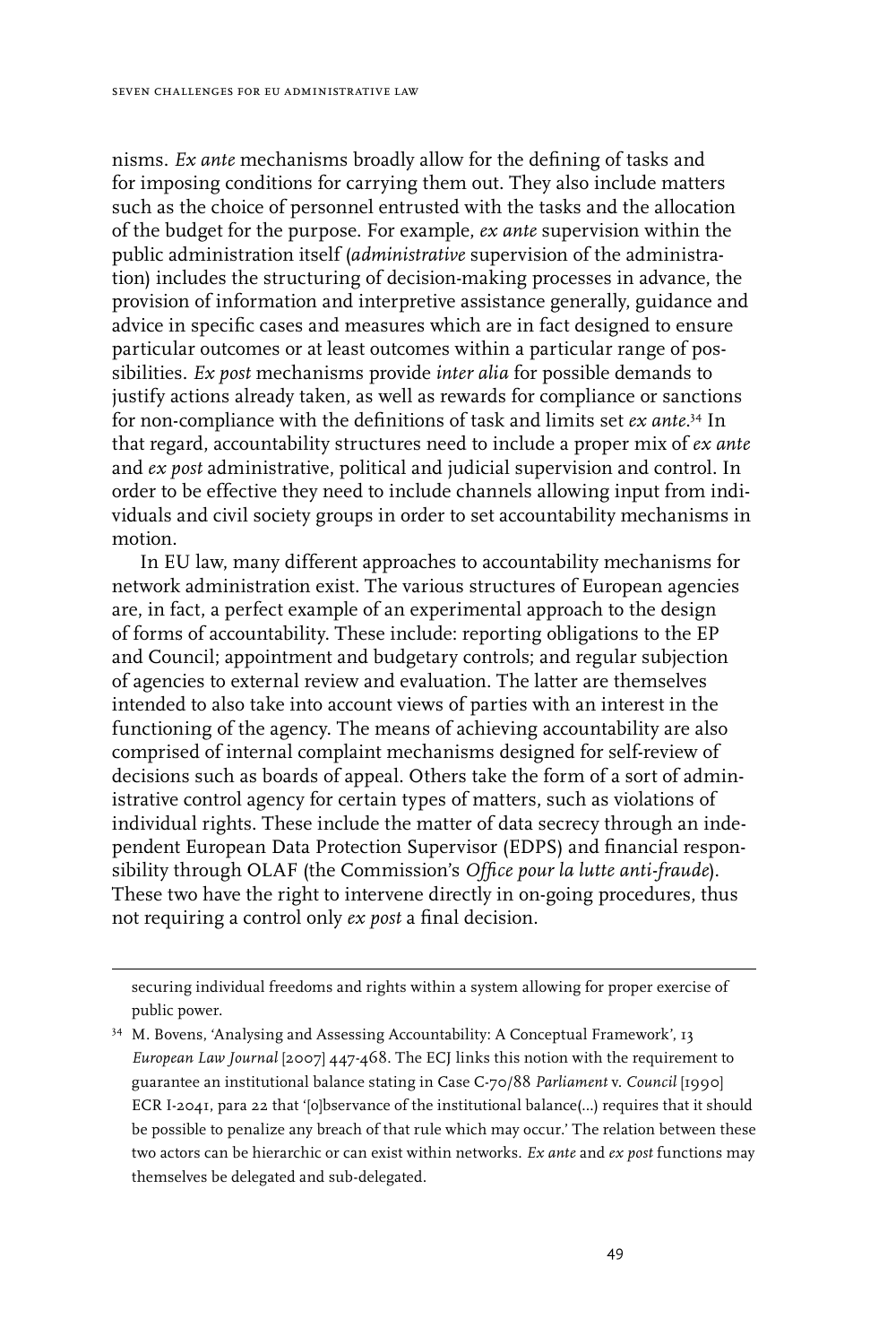When analysing the various accountability mechanisms which have been created in different contexts of network administration it should, however, not be forgotten that openness and transparency are key elements of the procedures. This allows for awareness of the criteria and access to the material taken into account by actors within administrative networks and the allocation of competences for individual steps for which the relevant actors will be held responsible. This is *inter alia* a key condition also for public scrutiny of, and participation in, the exercise of public power.

Developing a set of accountability mechanisms which can be applied generally as part of a transparent and visible system of control and supervision of network administration is one of the central challenges for EU administrative law in the future.

#### 2.4 General Procedural Rules for EU Administration?

This leads to a *fourth* challenge of EU administrative law: It can be asked whether a general set of administrative rules and principles applicable throughout the EU system could plausibly be established. Such a development could prove useful especially in the light of the lack of transparency, the diverse methodologies of accountability and generally the fluidity of EU administrative law techniques and structures. In fact, much of the EU's administrative structures and administrative law are in a permanent state of development. Each separate policy area is, in effect, a field of experiment. Moreover, the law is forever attempting to catch up with changing administrative reality, a feature EU administrative law shares with virtually any other area of law but one shared especially with national administrative law.35 In addition to this liability, there is very little coordination between the policy areas. Very few provisions and mechanisms exist in EU law which are applicable throughout the full range of policy areas, most being policy-specific. Amongst the few legal norms of general application are the Comitology Decision,<sup>36</sup> Directives on data protection,<sup>37</sup> the Financial Regulation,<sup>38</sup> the

<sup>36</sup> Council Decision 87/373/EEC of 13 July 1987 laying down the procedures for the exercise of implementing powers conferred on the Commission, [1987] OJ L 197/33 and Council Decision 1999/468/EC laying down the procedures for the exercise of implementing powers conferred on the Commission, [1999] OJ L 184/23. Decision 2006/512/EC, OJ 2006 L /11. For a discussion of this pre-2006 development, see C.F Bergström, *Comitology: Delegation of Powers in the European Union and the Committee System* (OUP, 2005).

37 Regulation 45/2001 of the European Parliament and of the Council of 18 December 2000 on the protection of individuals with regard to the processing of personal data by the Community institutions and bodies and on the free movement of such data, OJ 2001 L 8/1.

<sup>35</sup> F. Bignami, 'Foreword', 68 *Law and Contemporary Problems* [2004] 1-20.

<sup>&</sup>lt;sup>38</sup> Council Regulation 1605/2002 of 25 June 2002 on the Financial Regulation Applicable to the General Budget of the European Communities, OJ 2002 L 248/1 which replaced the 1977 Financial Regulation (OJ 1977 L 356/1).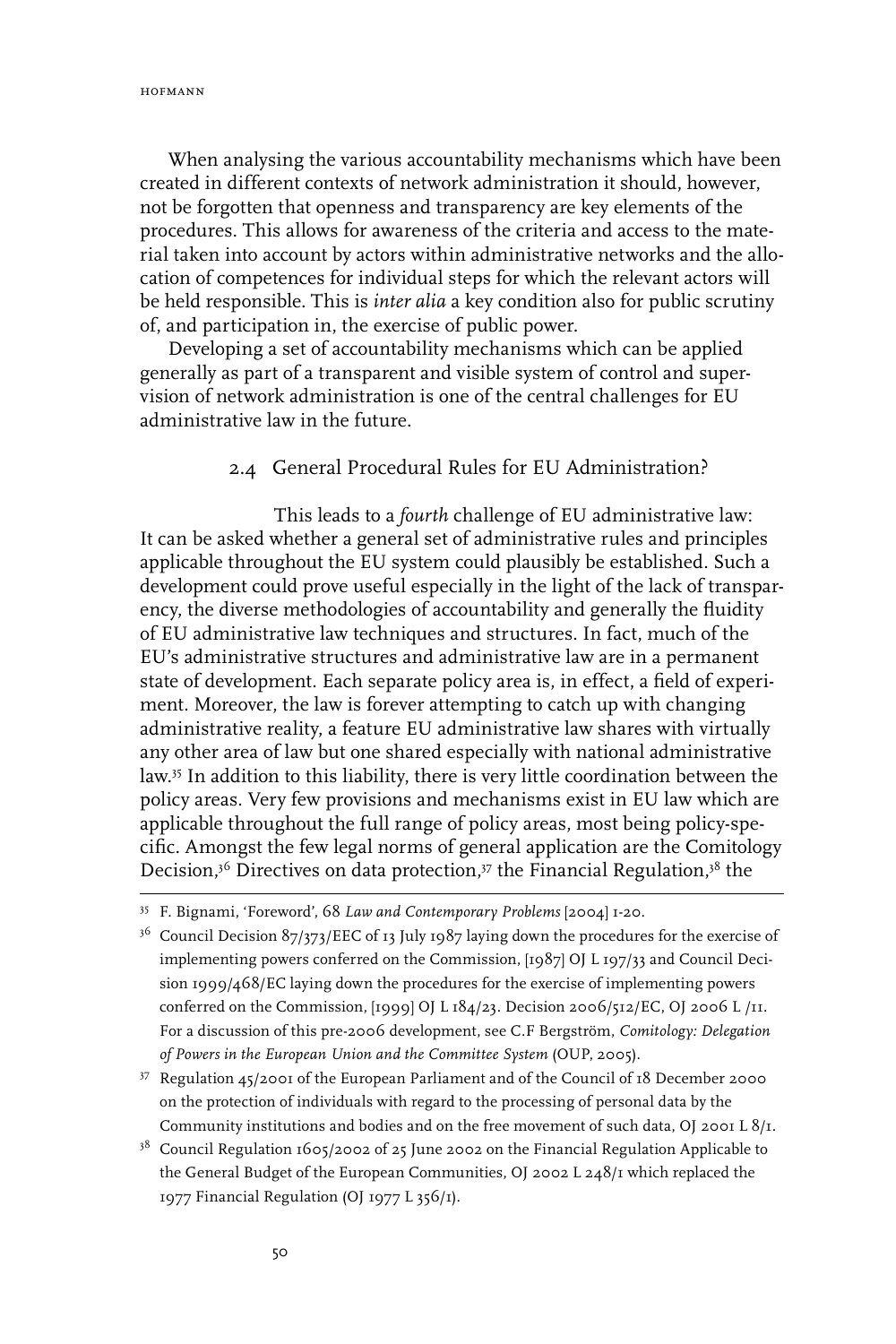Regulation on so called Community 'executive agencies'39 as well as Directives on access to information.40 Additional sources of general EU administrative law arise from general principles of law41 and fundamental rights,42 which apply within the sphere of EU law irrespective of the specific law applicable to the procedure, whether national or European.

However, such general EU administrative law, except for the Comitology Decision, generally does not establish any specific procedural rules on supervision and review. Policy specific law generally leaves it to the Member States to establish the procedure as well as the conditions for supervision and judicial control of administrative action. The founding treaties did not provide for a legal framework for such an integration of administrative procedures and mechanisms. It has been due to the evolutionary and diversified development of the forms of integrated administration that has led to many new and unforeseen legal problems which, as noted above, often result from non-hierarchical, network-like structures and cooperative procedures for administration in the EU.

One of the striking features of this development is that the evolution of integrated administration has not been subject to any systematic approach, whether through hard or soft law. There is no standard EU 'administrative procedure act' or similar code or legal framework horizontally applicable throughout the policy areas touched by European integration.43 Also, the

- 40 See for the EC, Regulation 1049/2001 of the European Parliament and of the Council of 30 May 2001 regarding public access to European Parliament, Council and Commission documents, OJ 2001 L 145/43.
- <sup>41</sup> General principles of law often include principles requiring standards of procedural justice in administrative procedures, such as the notions of proportionality, rights of defence and others. See for an overview: J. Schwarze *Europäisches Verwaltungsrecht* 2nd edition, Nomos (Baden-Baden 2005); T. Tridimas *General Principles of EU Law* 2nd edition, Oxford University Press (Oxford 2006); J. Jans, R. de Lange, S. Prechal, R. Widdershoven *Europeanisation of Public Law* Europa Law Publishing (Groningen 2007).
- 42 Fundamental rights can be procedural, as Article 41 of the Charter of Fundamental Rights of the EU shows or substantive. All provisions which regulate activity within the scope of Community law need to be interpreted in the light of fundamental rights guaranteed by the Community legal order. Generally see Case C-159/90 *Society for the Protection of Unborn Children Ireland* [1991] ECR I-4685, para 31; Case C-299/95 *Friedrich Kremzow* v. *Austria* [1997] ECR I-2629, para 15; Case C-276/01 *Steffensen* [2003] ECR I-3735, para 70. The definition of the scope of Community law is widely defined in Case C-260/89 *ERT-AE* v. *DEP* [1991] ECR I-2925, paras 42, 43.
- <sup>43</sup> There is of course legitimate debate as to whether there is to date a legal basis for such an approach. Article 298 II FEU would arguably create such a legal basis for a generalisable EU administrative law for implementation by EU institutions and bodies.

<sup>39</sup> Council Regulation 58/2003 of 19 December 2002 laying down the statute for executive agencies to be entrusted with certain tasks in the management of Community programmes, OJ 2003 L 11/1.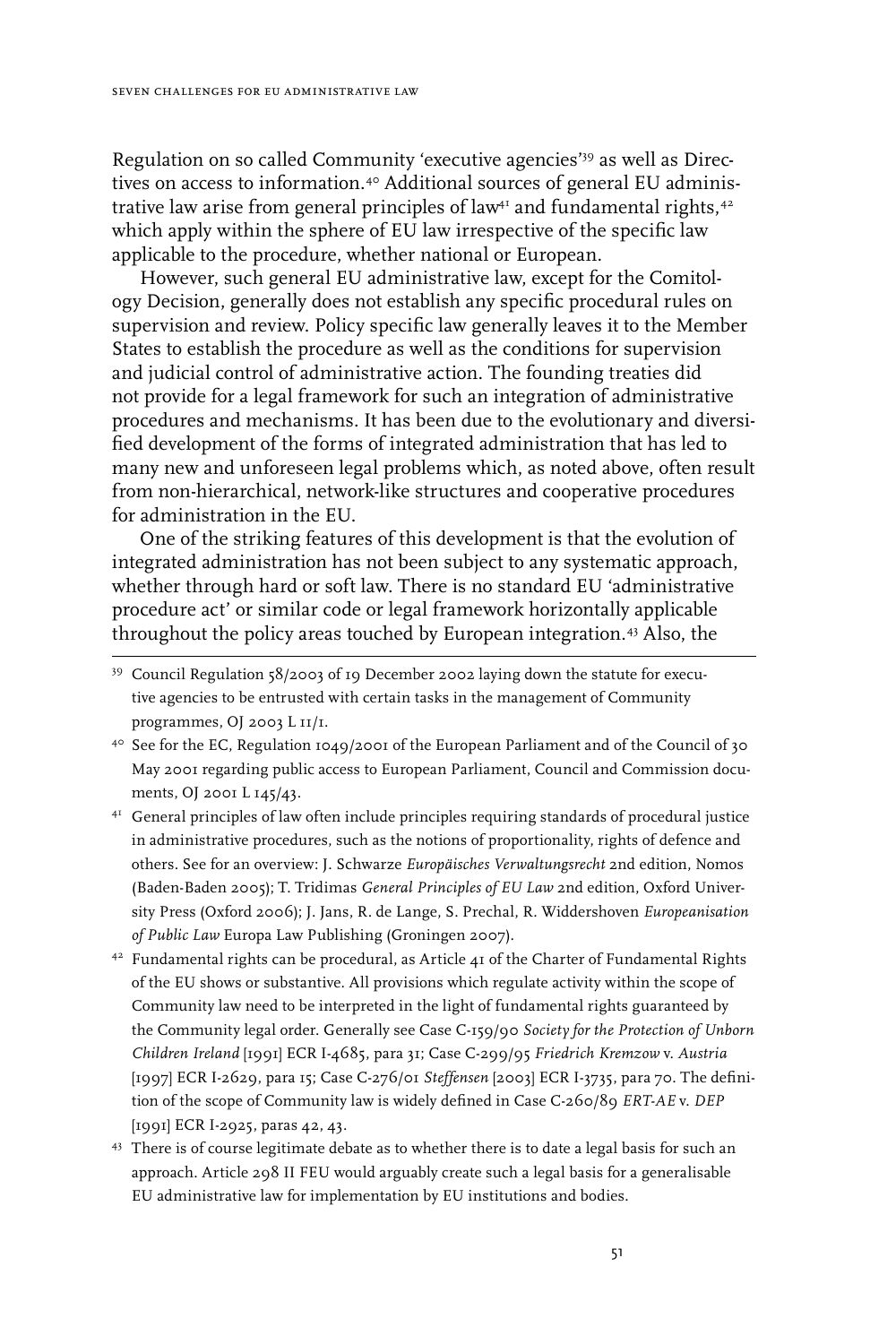doctrinal treatment of these matters of general EU administrative law is in its infancy. Only recently has there been a developing interest in research with respect to a more general approach to EU administrative law going beyond studying merely the general principles of law.44

#### 2.5 Composite Procedures

A *fifth* feature, bringing its own challenges, is that EU administrative law is in many important ways distinct from its national counterparts, most notably through the development of multiple forms of 'composite procedures.' Composite procedures are multiple-step procedures with input from administrative actors from different jurisdictions. These cooperate either vertically (between EU institutions and bodies, on one hand, and Member States' institutions and bodies, on the other), horizontally (between various Member State institutions and bodies) or in triangular procedures (in which institutions from various Member States' as well as EU institutions and bodies are involved). The final acts or decisions emanating from such procedures are issued by a Member State body or an EU institution or body.45

Such composite procedures are made increasingly necessary by the complexity of regulatory demands, which often exceed the limits of competence of individual regulatory levels and individual Member States. The emergence of composite procedures involving vertical and horizontal administrative cooperation gives rise to many legal problems, especially for the protection of rights and the supervision of administrative action.<sup>46</sup> Appropriate solutions to these problems might include the construction of a control network, that is, a network of accountability and supervision includ-

- 44 J.-B. Auby, J. Dutheil de la Rochere (eds.) *Droit Administratif Européen* Bruylandt (Bruxelles 2007); M.P. Chiti, G. Greco (eds.) *Trattato di diritto amministrativo comunitario* Vol. I, II, Giuffrè, 2nd ed. (Milano 2007); P. Craig *EU Administrative Law* Oxford University Press (Oxford 2006); H.C.H. Hofmann, A. Türk (eds.), *EU Administrative Governance*, Elgar Publishing (Cheltenham 2006); E. Schmidt-Assmann, B. Schöndorf-Haubold (eds.) *Der Europäische Verwaltungsverbund,* Mohr (Tübingen 2005).
- 45 The final decision, when issued by a Member State administration will often have 'transterritorial' effect, which have an effect beyond the territory of the issuing jurisdiction. See: H.C.H. Hofmann, 'Decision-Making in EU Administrative Law – The Problem of Composite Procedures', 61 *Administrative Law Review* [2009 special edition] 199-221.
- 46 D. Curtin, 'Holding (Quasi-)Autonomous EU Administrative Actors to Public Account', 13 *European Law Journal* [2007] 523-541, at 540: 'One of the main problems regarding the checks and balances under construction in the 'undergrowth' of legal and institutional practice is the chronic lack of transparency of the overall system. It is not that there is no public accountability (…) it is rather that it is not visible and often not structured very clearly.'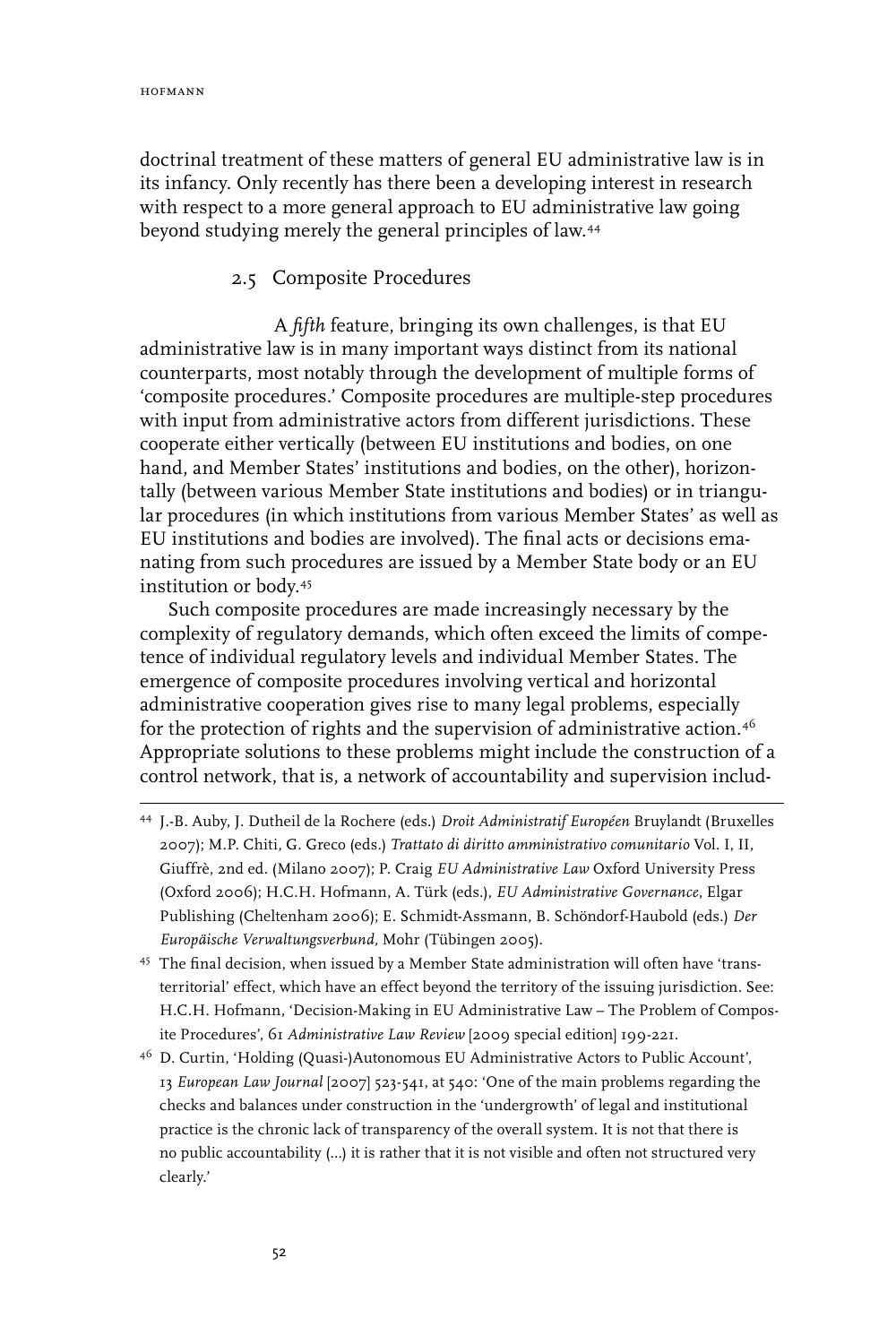ing particularly the control of legality, maybe even a curial network.<sup>47</sup> This seems especially necessary in the EU legal system, in which harmonisation of procedural law is undertaken not systematically but in bits and pieces throughout the highly diverse regulation of various substantive law provisions.

### 2.6 Establishment and Use of Information

*Sixthly,* in EU administrative law, information including its establishment and use, increasingly needs to be treated as an important *topos* of concern, and thus of legal research, in its own right. The reason is that the sophisticated complexity which EU administrative co-operation within networks has reached is based mainly on the generation, gathering, compilation, handling, computation, management and distribution of information. Increasingly, information is the key input and commodity for decision-making through administrative cooperation in the EU. Composite procedures, referred to above, can themselves generally be reduced to steps, measures and decisions concerning the joint creation, use and sharing of information. Information is used in relation to many functions *inter alia* as a raw material for public decision-making, planning and steering activities. One of the central reasons for the importance of information in its own right is that the law concerning the establishing, compiling and use of information is developing at an increasingly rapid pace in numerous policy areas, reflecting the nature, role, technological handling, economic, social and political relevance of information in practice. Next to policy-specific rules such as in areas of risk regulation, obviously general legal provisions can be found on access to data and on data protection. However, European criminal law, EU security policy, border protection and anti-terrorism measures as well as civil and regulatory law (for example, in the field of insurance) are also fast expanding their reach and range within data-oriented fields.

The nature and the extent of the impact of the role of information and the accompanying developing law of information in the EU on the fundamental rights of the citizens is considerable. There is both a substantive and a procedural element relevant to understanding this aspect of the exercise of public powers in Europe. The substantive element concerns the establishment of joint rules and principles for the creation, exchange and use of information. Substantive rights of participation are necessary to ensure both that individuals do not merely become sources of administrative information, but also that they be treated as individuals holding rights under European law. The procedural element concerns the establishment of rules and principles for composite decision-making in the EU so as to ensure that

<sup>&</sup>lt;sup>47</sup> The concept of a possible network of courts is further discussed below in the following chapter of this paper.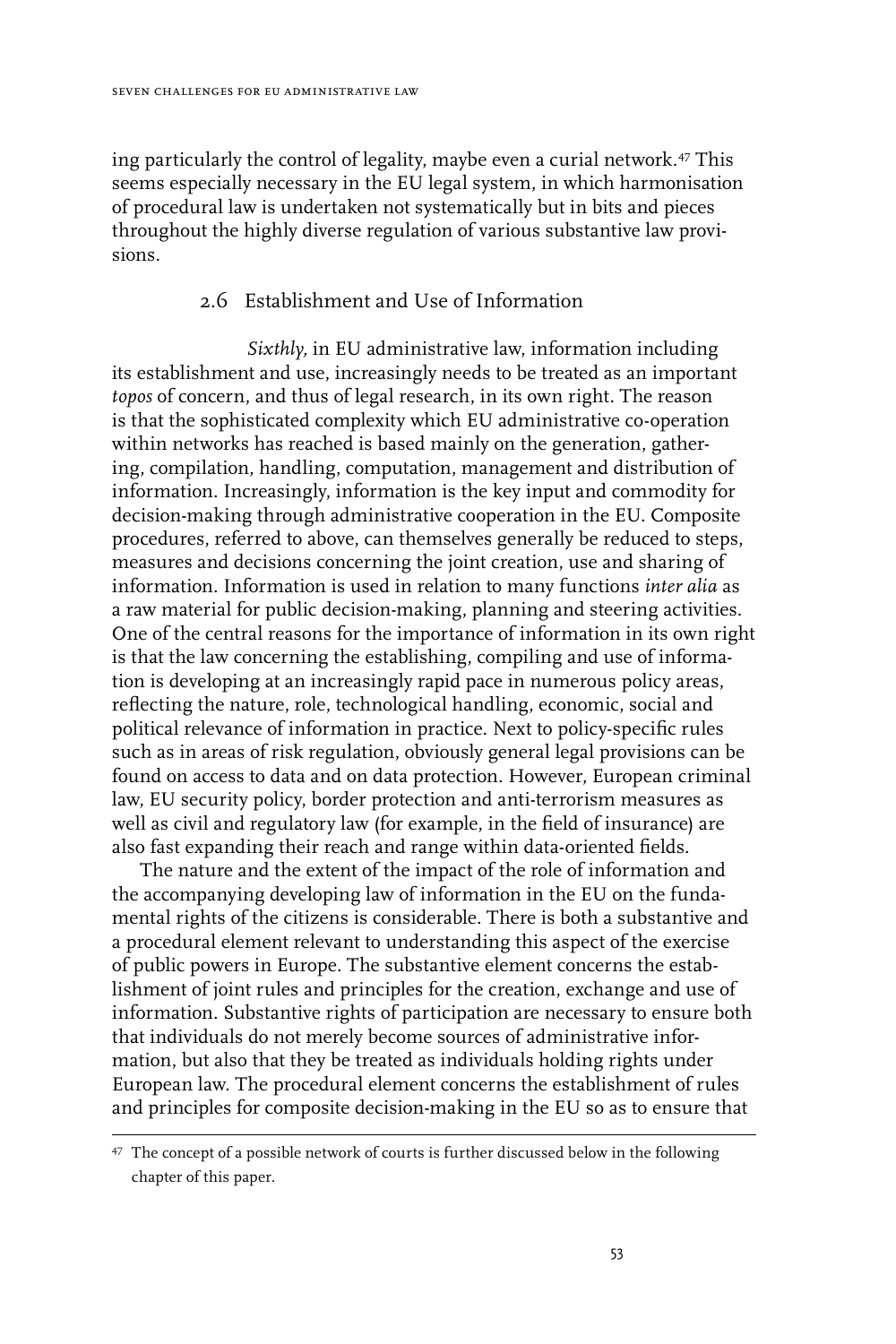individuals can actually enforce such participation rights broadly defined.<sup>48</sup> These are essential elements for a modern EU legal system in which accountability of the exercise of public powers is guaranteed.

### 2.7 The International Setting of EU Administrative Activity

A *seventh* feature, linked to the network structure, is the international openness of the EU administrative system. This poses specific challenges to the legal framework of EU administrative activities and essentially the understanding of what the EU itself is and where it and its legal system strictly ends.

EU administration is subject to three basic elements or dimensions of internationalisation. The first element is the internationalisation of regulatory systems. European administrative activity is often the necessary result of obligations arising from international organisations. To these either the Member States are exclusively signatories, or, as it were in some cases of mixed agreements, also the EC (in future the EU) is member. These can be, for example, the UN,<sup>49</sup> the WTO,<sup>50</sup> or other organisations such as the Council of Europe, the ILO, NATO or the OECD. This international dimension adds to the complexity and difficulty of allocating responsibility since impulses for action may emanate from outside of the EU legal system. The second dimension of the internationalisation of EU administrative activities results from the fact that EU administrative networks often include non-EU participants such as third states and international NGOs. Finally, the third dimension reflects the fact that not all EU Member States participate in a given policy and thus that cooperation between certain EU members begins

<sup>48</sup> See with further detail on conceptual and legal philosophical considerations, see e.g.: J. Mendes, 'Participation and participation rights in EU law and governance', in: H.C.H. Hofmann, A. Türk (eds.) *Legal Challenges in EU Administrative Law: The Move to an Integrated Administration*, Elgar Publishing (Cheltenham 2009) 257-287; J. Greenwood, *Interest representation in the European Union*, Palgrave Macmillan (Houndmills, 2003); P. Magnette, 'European governance and civic participation: beyond elitist citizenship?', 51 *Political Studies* [2003] 144-160.

<sup>49</sup> See e.g. the increasing police and secret service coordination activity at the UN level resulting in Case T-306/01 *Ahmed Ali Yusuf* [2005] ECR II-3533; C-415/05 P and C-415/05 P *Kadi*  and *Al Barakaat* [2008] ECR I-nyr of 3 Sept. 2008, in which the ECJ followed AG Maduro in providing for judicial review of EU measures implementing UN sanctions against individuals.

<sup>&</sup>lt;sup>50</sup> Especially with respect to enforcing obligations under agreements such as the GATT, GATS, TRIPS, SPS, TBT and SCM as well as panel and appellate body decisions establishing the details of these obligations.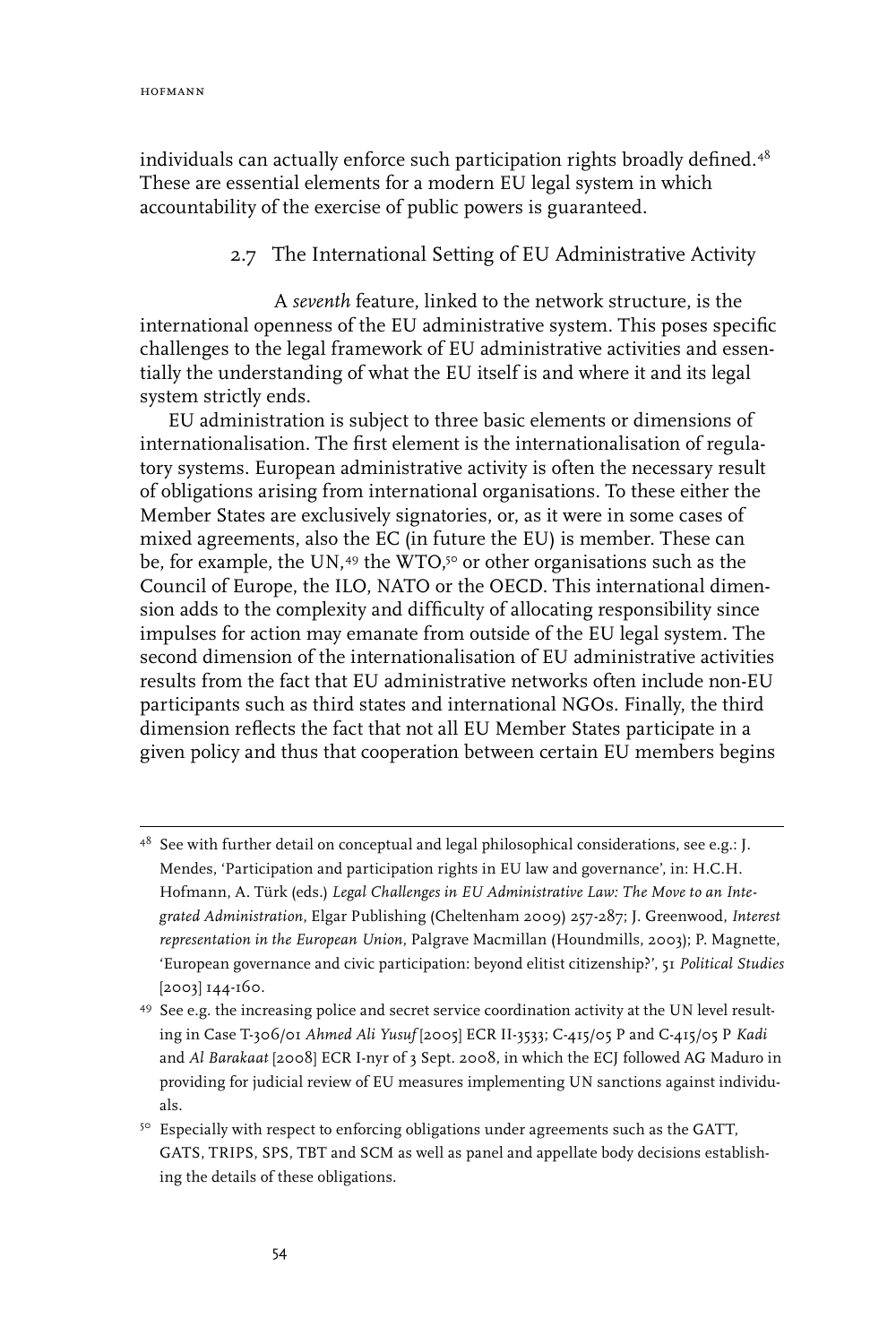or may persist through cooperation initiated through agreements under public international law.<sup>51</sup>

These three dimensions are another indicator of the non-hierarchical, disaggregated state of administrative networks in the EU. They raise questions parallel to the external policy considerations from the constitutional perspective which need to be dealt with both in the context of 'EU international administrative law' and in what has become known as 'global administrative law.' The network character of administrative cooperation thus surpasses the territorial limits of the EU and its Member States. Such networks often in fact include non-EU actors.

In this respect, EU international administrative law can be said to be completely underdeveloped. Thus far, the EU experience in international administrative law can be seen in a wide range of agreements by the Community and its agencies as well as by the EU. These govern external relations in many policy fields and contain commitments for regulatory cooperation as well as single-case mutual assistance. Many of the activities relate to information gathering and exchange and are thereby highly relevant to the rights of individuals. At the same time, the EC is actively involved in a plethora of international organisations and networks, many charged with administrative tasks. This participation requires the establishment of minimum standards of good administration in order to ensure its legitimacy from the standpoint of the EU/EC own principles.

This situation will not change by an eventual entry into force of the Treaty of Lisbon. In reality international networks play an ever increasing role and yet from the perspective of legal theory they could so far be described as a 'black hole' relying on vague delegations within the legal basis of European agencies, as part of an experimental approach to new forms of governance in the EU. As already in the EU/EC treaties, under the Treaty of Lisbon, the external dimensions of individual policy areas remain largely implicit, relying on implied powers for their legal basis.52 What is more, all international agreements are to be concluded following the procedure

52 M. Cremona, 'A Constitutional Basis for Effective External Action?', *EUI Working Papers Law* 2006/30, page 13, para 25, who finds that In relation to energy policy, for example, and transport policy (the area from which *AETR* doctrine arose and which under the Treaty of Lisbon has been expressly excluded from the scope of common commercial policy), no express provision is made for external powers. The external dimension of energy policy is increasingly important (see for example Council Conclusions of 14 March 2006 on a New Energy Policy for Europe; 'An External Policy to Serve Europe's Energy Interests', paper from Commission/SG/HR for the European Council, S160/06). On the other hand, in relation to environment policy and research and development, also areas of shared competence, the conclusion of international agreements is expressly mentioned in the context of international cooperation (Article 191 (4) FEU).

<sup>&</sup>lt;sup>51</sup> See for example the origins of the Schengen, Dublin and Prüm agreements.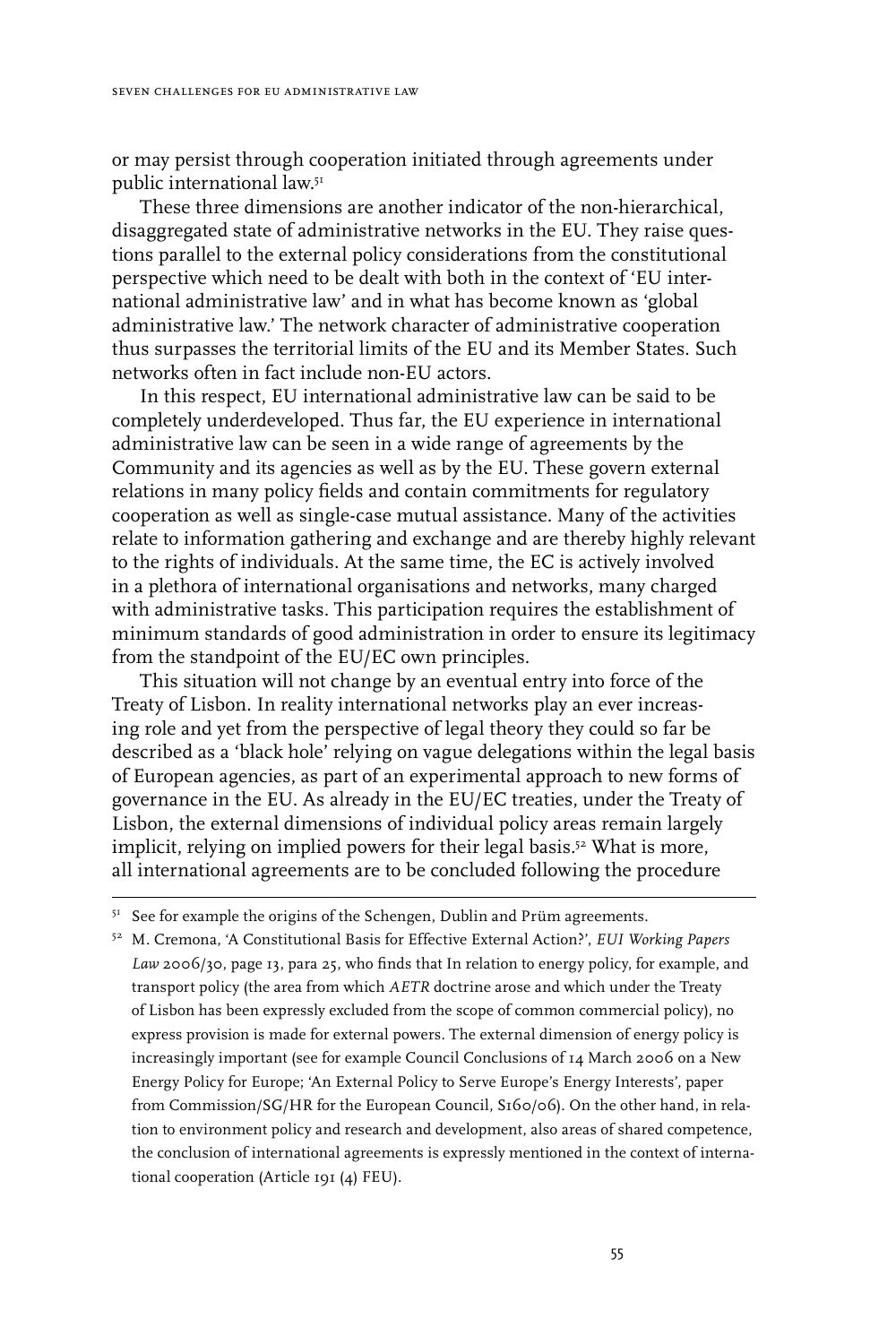of Article 218 FEU (the slightly amended Article 300 EC).53 No mention is made, however, of international agreements concluded by the EU agencies, such as those used as the basis for information exchange and other cooperation measures.

Given this activity, the achievement of an overarching legal framework is not made simpler by the diversity of conditions within the three pillars of the EU. Especially in the former second and third pillar matters, delegation of powers can be, for example, not only vertical from the Council to an agency but also horizontal involving delegations of powers from Member States directly to agencies. Europol is perhaps the best known example for this type of approach, having been initially set up by the Member States to coordinate certain national police activities. Europol has in recent years concluded an extensive range of international agreements with international organisations and third countries,<sup>54</sup> but has done so on the basis of a rather shaky legal foundation for such activity. The same tendency, it might be argued, is visible in regard to the more traditional former first pillar matter, for example in respect to the border agency FRONTEX.

# **3 Overarching Challenge: Accountability of Networks**

These considerations provide an overview of some important challenges arising from an administrative perspective on EU public law. For a realistic understanding of EU administrative law, one must start by acknowledging the specific contextual factors of functional unity, organizational separation, and procedural cooperation which determine the development of the EU administration. The notion of procedural cooperation has a particular importance in this. In reality such cooperation is often so intensive that the cooperative procedures themselves in effect 'coagulate' so as to become administrative actors. Good examples for this have been comitology committees which have been legislatively transferred to agencies, for example, the European Medicines Agency (EMEA) which evolved out of two comitology committees. The key to the development of a public law framework for administrative action is, then, an understanding of the network-context of administrative law in which actors from various backgrounds, both public and private, cooperate in joint procedures. This network character is also relevant for understanding the difficult distinctions between the European and the international levels in certain administrative procedures, due to many hybrid forms of cooperation. In the wake of this emerge far-reaching

<sup>53</sup> Only with exceptions of some specific additional provisions relating to commercial policy agreements and international agreements in the field of monetary policy.

<sup>54</sup> See: http://www.europol.europa.eu/index.asp?page=agreements.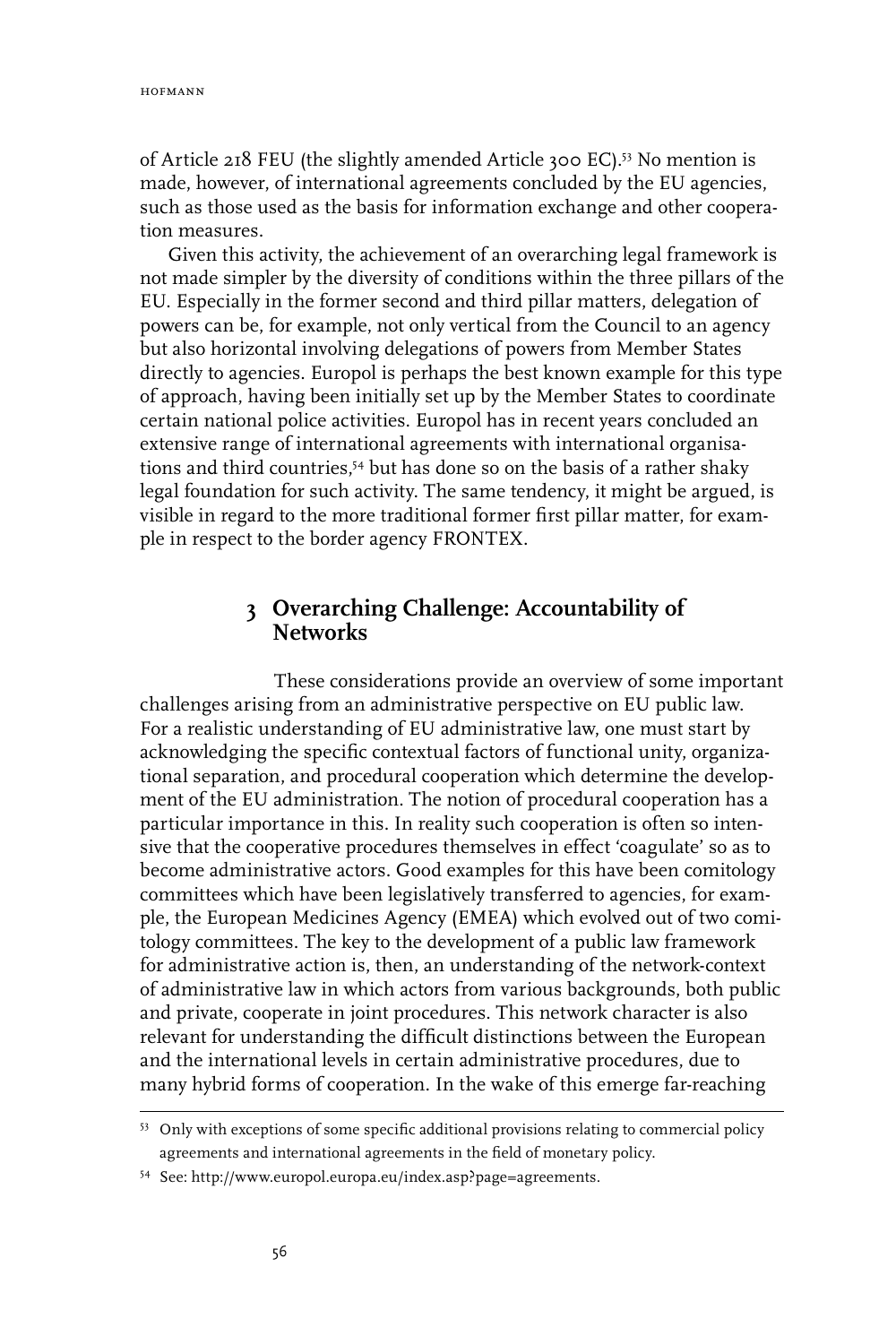questions about the nature of the EU and its limits. Administrative law is a necessary framework for encapsulating and, where possible, generalising the solutions or methods constantly being developed as experimental forms within individual policy areas. A key issue here is the great potential — and great need — for simplification and a more systematic approach. Thus far in legal research, administrative law issues have been addressed mainly in the context of specific policy area-studies such as competition, state aid or regional and structural funds. Attention needs to be given to achieving a more comprehensively applicable law on administrative procedure and organisational form through greater standardization of structures, procedures and methodology throughout the various EU policy fields.

European integration has, therefore, developed over time through the mechanism of a network of integrated executives for the creation and implementation of policies within the sphere of EU law. Rules and principles governing the cooperation itself have often not only been provided for in the Treaties, more often they have simply evolved out of institutional practice.55 This difference between the formal legal order of the EU and the lived reality can be considered an organisational — or at least conceptual — 'gap.' The gap is one between the reality of the actors involved in creating and implementing EU policies compared with the procedures and institutions as set out (albeit already as complex types of acts and procedures) in the founding Treaties.56 The challenge for EU public law theory lies in developing approaches that take into account both the patent and latent realities.

The organisational gap referred to leads also to an 'accountability gap'. The latter arises due to different degrees of integration within European structures of the key elements of what in, a traditional system of separation of powers, would be referred to as the legislative, executive and judicial powers. On the European level, the high degree of integration of executive

55 Institutional practice, however, does not generally allow deviations from positive provisions in the Treaties. Famously, the ECJ in Case C-25/70 *Einfuhr- und Vorratsstelle für Getreide und Futtermittel* v. *Köster* [1970] ECR 1161, para 6, the ECJ had relied *inter alia* on consistent practice of the Community institutions to justify the legality of a comitology procedure. However, in its more recent case law, this reasoning stemming from public international law, has no longer been accepted. In C-133/06 *Parliament* v. *Council (Refugee Status)* of 6 May 2008, [2008] ECR I-nyr, paras 43-63 and C-93/00 *Parliament* v. *Council (Beef Labeling)*  [2001] ECR I-10119, paras 38-43 the Court stated that long established institutional practice (e.g. the practice to create derived legal bases providing for a different decision-making procedure than that provided in the Treaty to be in violation of the principle of limited attribution of powers under Article 7 (1) EC) was irrelevant.

56 D. Curtin, *Mind the Gap: the Evolving EU Executive and the Constitution*, Walter van Gerven Lectures, Europa Law Publishing (Groningen 2004); J. Scott, D. Trubek, 'Mind the gap: law and new approaches to governance in the European Union', 8 *European Law Journal* [2002] 1-18.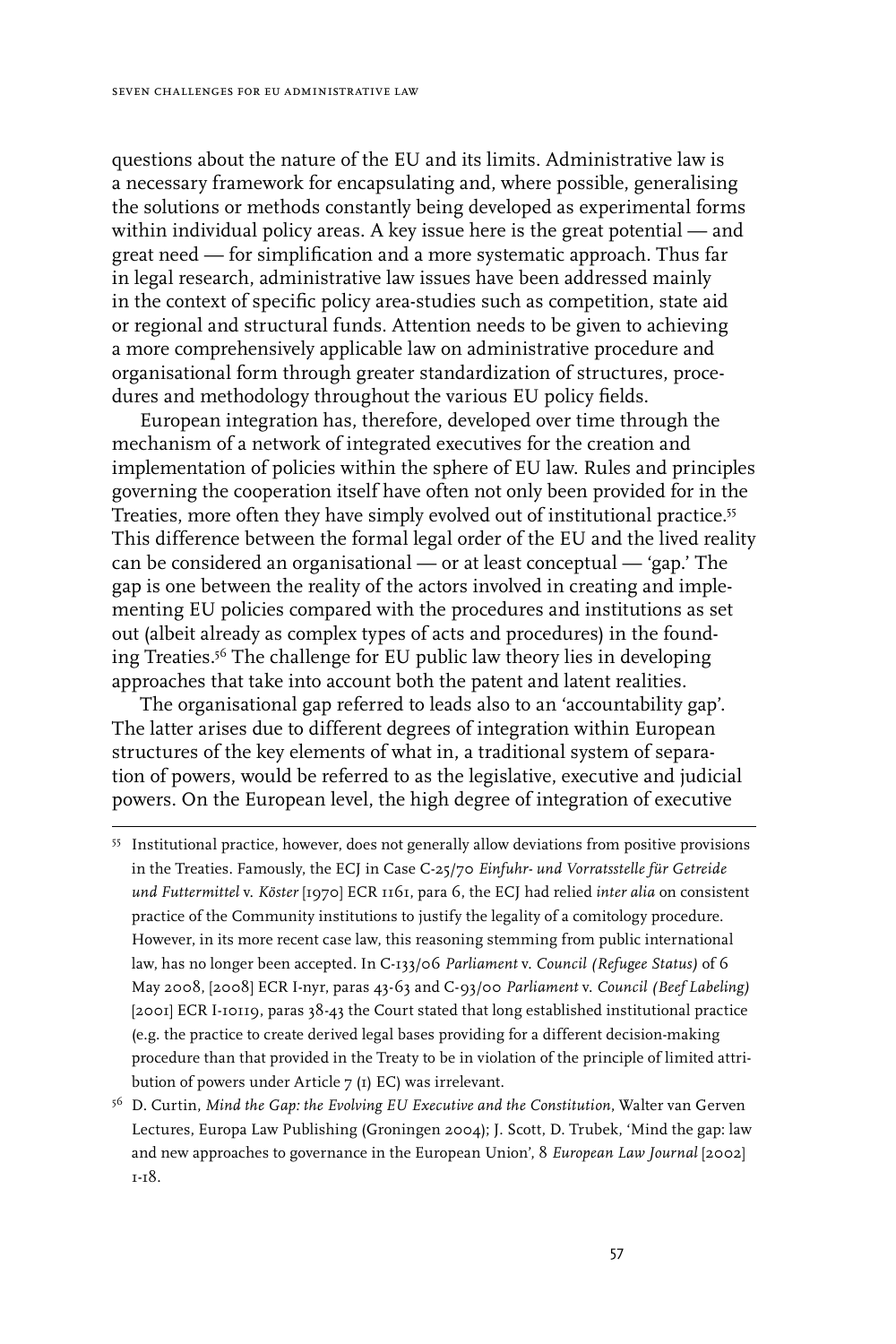powers is often not matched by an equal level of integration of legislative and judicial powers.<sup>57</sup> This leads to imbalances and problems of supervision and control of the executive. It is a consequence which has been deplored with respect to Member State executives: these have been able to become more powerful vis-à-vis their national parliaments due to an escape from political accountability at home through rule-making on the EU level.<sup>58</sup> This problem has been somewhat addressed by strengthening of the EP and through effective judicial control over the operation of EU law by the ECJ. However, the important difference between an integrated executive and accountability systems is that, on the one hand, there is an integrated executive in which there is close cooperation in agenda setting, policy making and policy implementation. Integration there has become so intense that it is often not possible to discern the locus of responsibility for the final outcome. On the other hand, there is far less integration in the reality of political (parliamentary) and judicial supervision and control of executive actors. This results in structural imbalances in regard to effective accountability. The accountability gap emerges, therefore, between the extent and intensity of executive integration and the capabilities of control over and supervision of the executive actors by other holders of public power.

This has important consequences not only for our understanding of the role of the EU and the Member States but also for the analysis of key aspects of the EU system, in particular the issue of accountability in the exercise of public power in Europe. The latter aspect is arguably the key challenge arising from the (partial) integration I have referred to. The question therefore is whether, in view of the evolution of integrated executives, forms of accountability have been or can be established with equivalent effect. It cannot be treated as a given that such accountability structures would automatically appear in a similar time frame or with comparable speed, not least because the highly integrated network system mentioned has itself developed in a non-coordinated, experimental way, pioneered in individual policy areas. The key challenge facing EU public law is thus to align various options of *ex ante* and *ex post* modes of control and supervision of executive, parliamen-

 $58$  This is generally explained by the fact that conferral of powers from the national to the supranational sphere often affect or even undermine the separation of powers typically established within a state. Since it is generally the executive branch of government representing the state towards the outside, this branch of government gains powers through participation in the exercise of this power on the supranational level which nationally would have remained with the legislature. See with further considerations for the consequences of delegation e.g. D. Sarooshi, *International Organisations and their Exercise of Sovereign Powers,* Oxford University Press (Oxford 2005) 15.

<sup>57</sup> Further explanations in: H.C.H. Hofmann and A.H. Türk, 'Legal Challenges in EU administrative law by the move to an integrated administration', in: *Legal Challenges in EU Administrative Law* Elgar Publishing (Cheltenham 2009) 355-380.